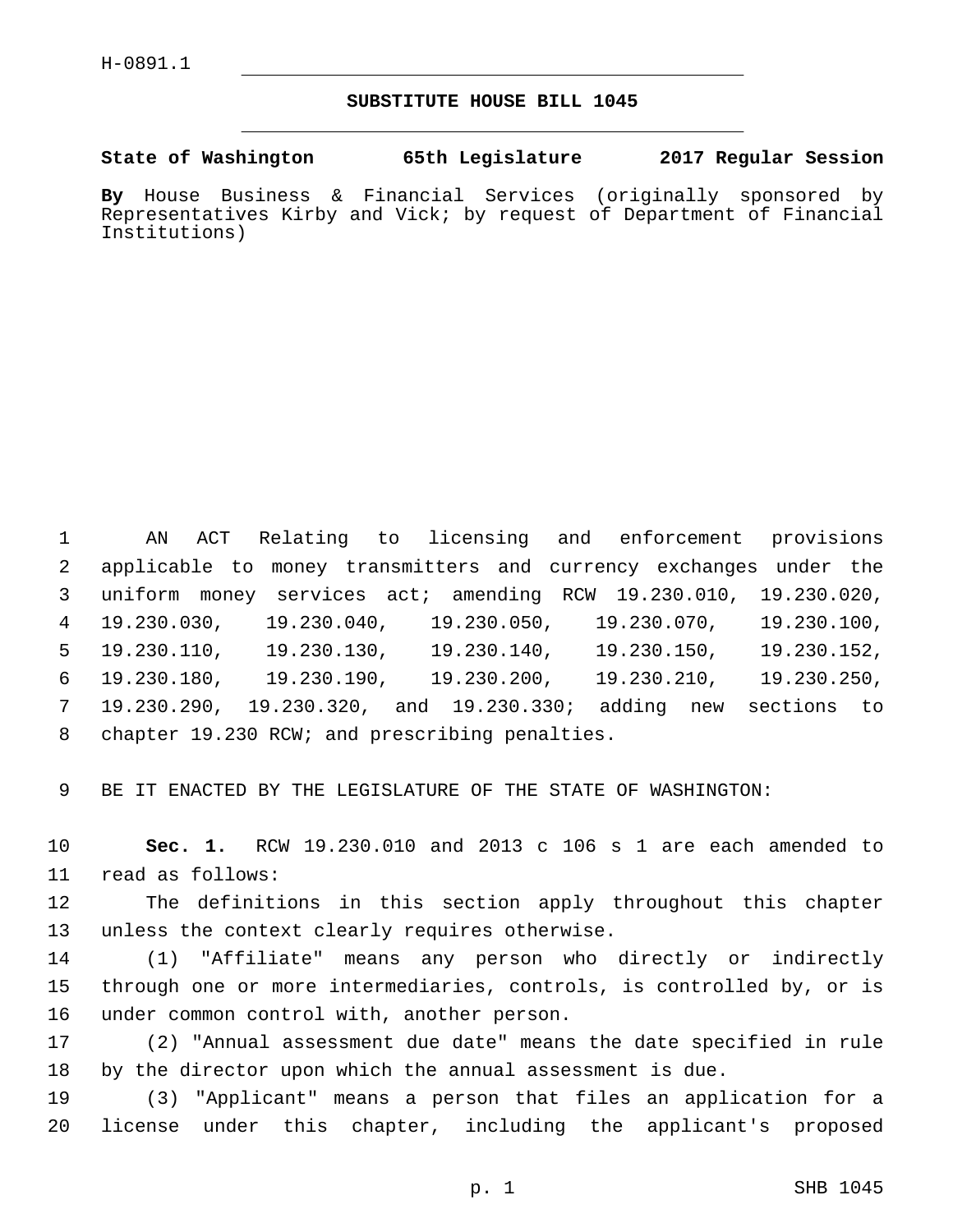responsible individual and executive officers, and persons in control 2 of the applicant.

 (4) "Authorized delegate" means a person a licensee designates to provide money services on behalf of the licensee. A person that is exempt from licensing under this chapter cannot have an authorized 6 delegate.

 (5) "Board director" means a natural person who is a member of the applicant's or licensee's board of directors if the applicant is a corporation or limited liability company, or a partner if the 10 applicant or licensee is a partnership.

11 (6) "Closed loop ((stored value)) prepaid access" means ((stored 12 value, when that value or credit is primarily intended to)) prepaid 13 access that can only be redeemed for a limited universe of goods, intangibles, services, or other items provided by the issuer of the 15 ((stored value)) prepaid access, its affiliates, or others involved in transactions functionally related to the issuer or its affiliates. 17 (7) "Control" means:

 (a) Ownership of, or the power to vote, directly or indirectly, at least twenty-five percent of a class of voting securities or voting interests of a licensee or applicant, or person in control of 21 a licensee or applicant;

 (b) Power to elect a majority of executive officers, managers, directors, trustees, or other persons exercising managerial authority of a licensee or applicant, or person in control of a licensee or applicant; or

 (c) Power to exercise directly or indirectly, a controlling influence over the management or policies of a licensee or applicant, 28 or person in control of a licensee or applicant.

 (8) "Currency exchange" means exchanging the money of one government for money of another government, or holding oneself out as able to exchange the money of one government for money of another government. The following persons are not considered currency 33 exchangers:

 (a) Affiliated businesses that engage in currency exchange for a 35 business purpose other than currency exchange;

 (b) A person who provides currency exchange services for a person acting primarily for a business, commercial, agricultural, or investment purpose when the currency exchange is incidental to the 39 transaction;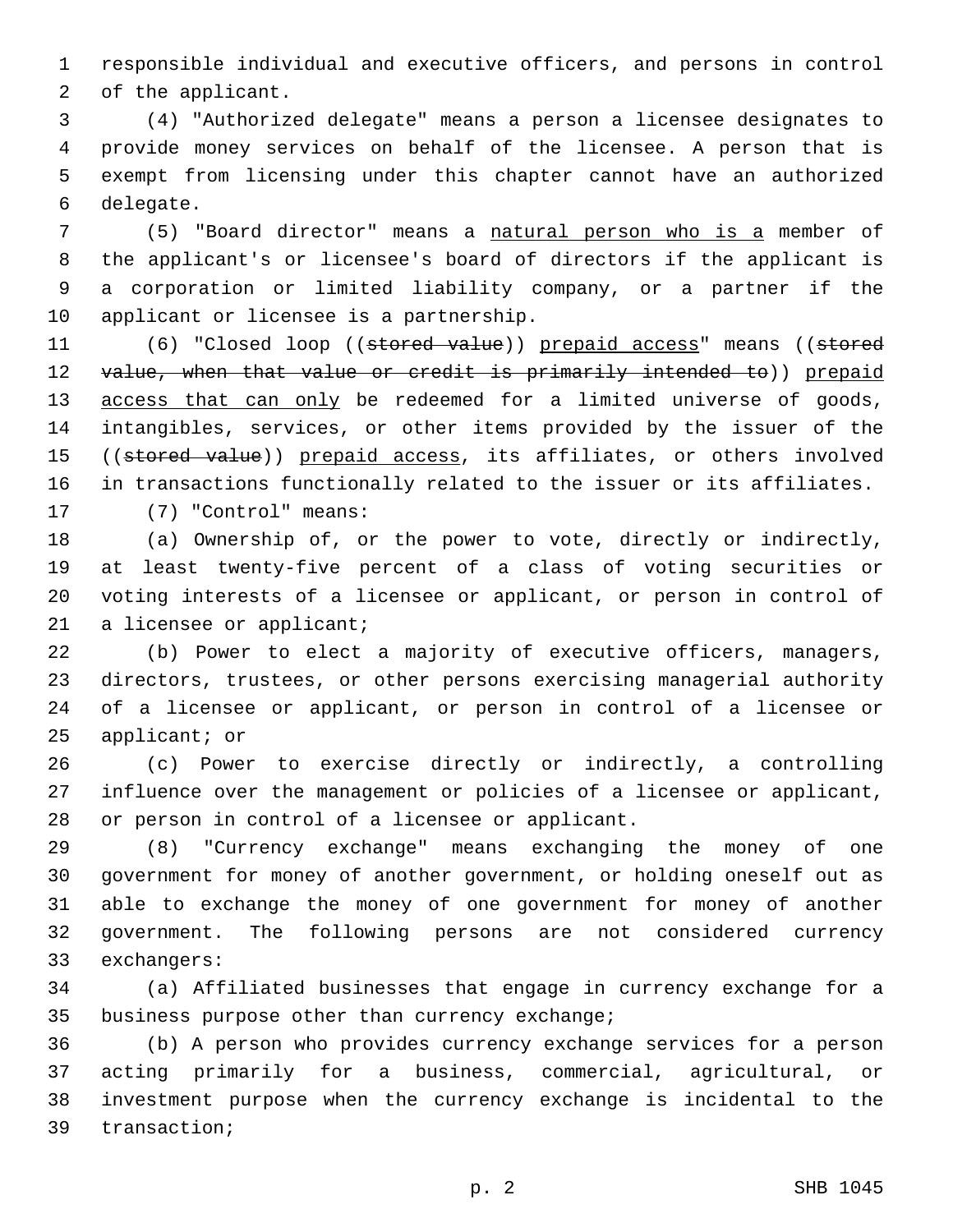(c) A person who deals in coins or a person who deals in money whose value is primarily determined because it is rare, old, or 3 collectible; and

 (d) A person who in the regular course of business chooses to accept from a customer the currency of a country other than the United States in order to complete the sale of a good or service other than currency exchange, that may include cash back to the customer, and does not otherwise trade in currencies or transmit money for compensation or gain.9

 (9) "Currency exchanger" means a person that is engaged in 11 currency exchange.

(10) "Director" means the director of financial institutions.

 (11) "Executive officer" means a president, chairperson of the executive committee, chief financial officer, responsible individual, or other individual who performs similar functions.

 (12) "Financial institution" means any person doing business under the laws of any state or the United States relating to commercial banks, bank holding companies, savings banks, savings and loan associations, trust companies, or credit unions.

 (13) "Licensee" means a person licensed under this chapter. "Licensee" also means any person, whether located within or outside of this state, who fails to obtain a license required by this chapter.

 (14) "Material litigation" means litigation that according to generally accepted accounting principles is significant to an applicant's or a licensee's financial health and would be required to be disclosed in the applicant's or licensee's annual audited financial statements, report to shareholders, or similar records.

 (15) "Mobile location" means a vehicle or movable facility where 30 money services are provided.

 (16) "Money" means a medium of exchange that is authorized or adopted by the United States or a foreign government or other recognized medium of exchange. "Money" includes a monetary unit of account established by an intergovernmental organization or by 35 agreement between two or more governments.

 (17) "Money services" means money transmission or currency 37 exchange.

 (18) "Money transmission" means receiving money or its equivalent value (equivalent value includes virtual currency) to transmit, 40 deliver, or instruct to be delivered ((the money or its equivalent

p. 3 SHB 1045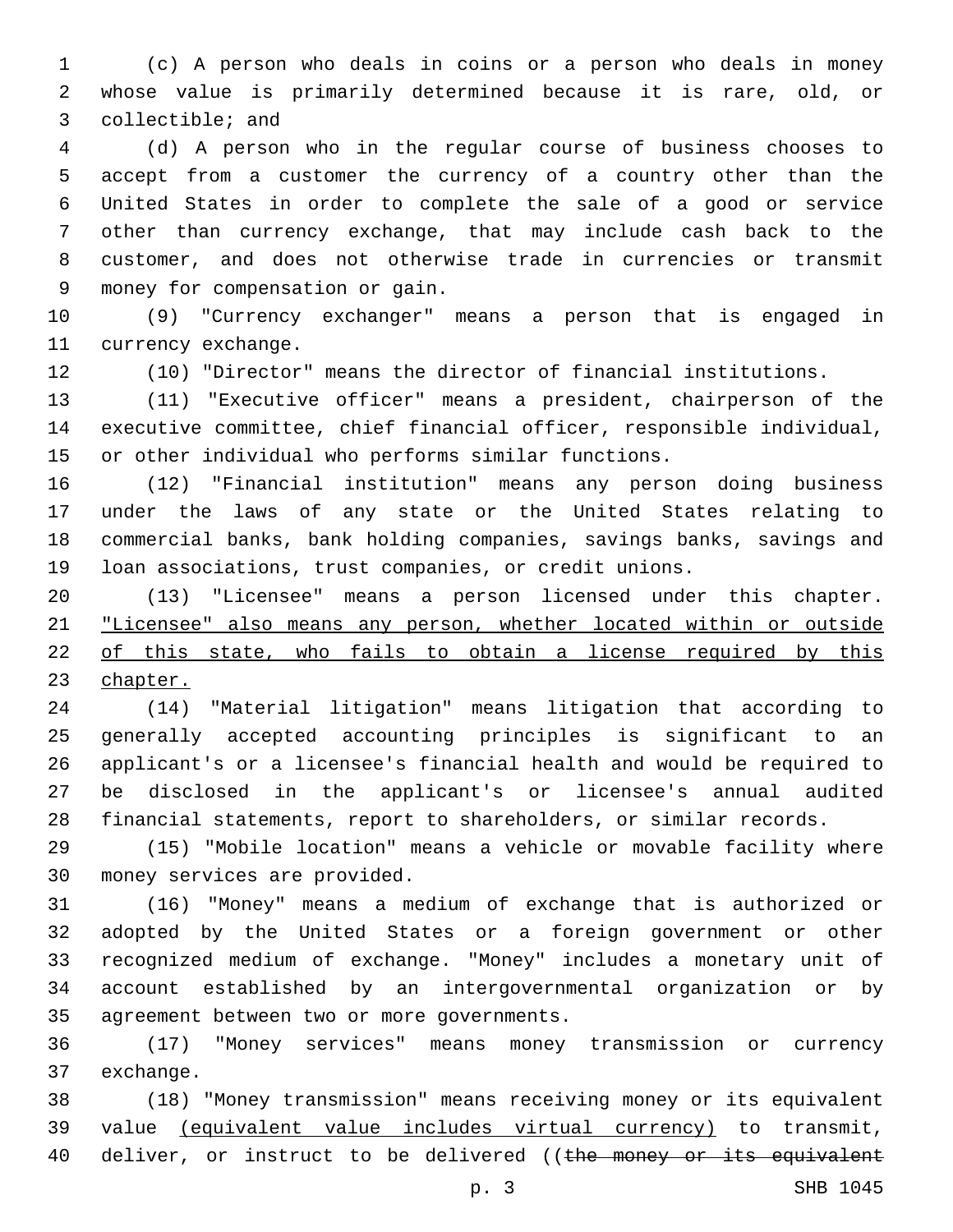1 value)) to another location, inside or outside the United States, by any means including but not limited to by wire, facsimile, or electronic transfer. (("Money transmission" does not include the provision solely of connection services to the internet, telecommunications services, or network access.)) "Money transmission" includes selling, issuing, or acting as an intermediary 7 for open loop ((stored value)) prepaid access and payment 8 instruments, but not closed loop ((stored value)) prepaid access. "Money transmission" does not include: The provision solely of connection services to the internet, telecommunications services, or network access; units of value that are issued in affinity or rewards programs that cannot be redeemed for either money or virtual 13 currencies; and units of value that are used solely within online gaming platforms that have no market or application outside of the gaming platforms.

 (19) "Money transmitter" means a person that is engaged in money 17 transmission.

18 (20) "Open loop ((stored value)) prepaid access" means ((stored 19 value)) prepaid access redeemable at multiple, unaffiliated merchants or service providers, or automated teller machines.

 (21) "Outstanding money transmission" means the value of all money transmissions reported to the licensee for which the money transmitter has received money or its equivalent value from the customer for transmission, but has not yet completed the money transmission by delivering the money or monetary value to the person 26 designated by the customer.

 (22) "Payment instrument" means a check, draft, money order, or traveler's check for the transmission or payment of money or its equivalent value, whether or not negotiable. "Payment instrument" does not include a credit card voucher, letter of credit, or instrument that is redeemable by the issuer in goods or services.

 (23) "Person" means an individual, corporation, business trust, estate, trust, partnership, limited liability company, association, joint venture; government, governmental subdivision, agency, or instrumentality; public corporation; or any other legal or commercial 36 entity.

 (24) "Prepaid access" means access to money that has been paid in advance and can be retrieved or transferred through an electronic device or vehicle, such as a card, code, electronic serial number, mobile identification number, or personal identification number.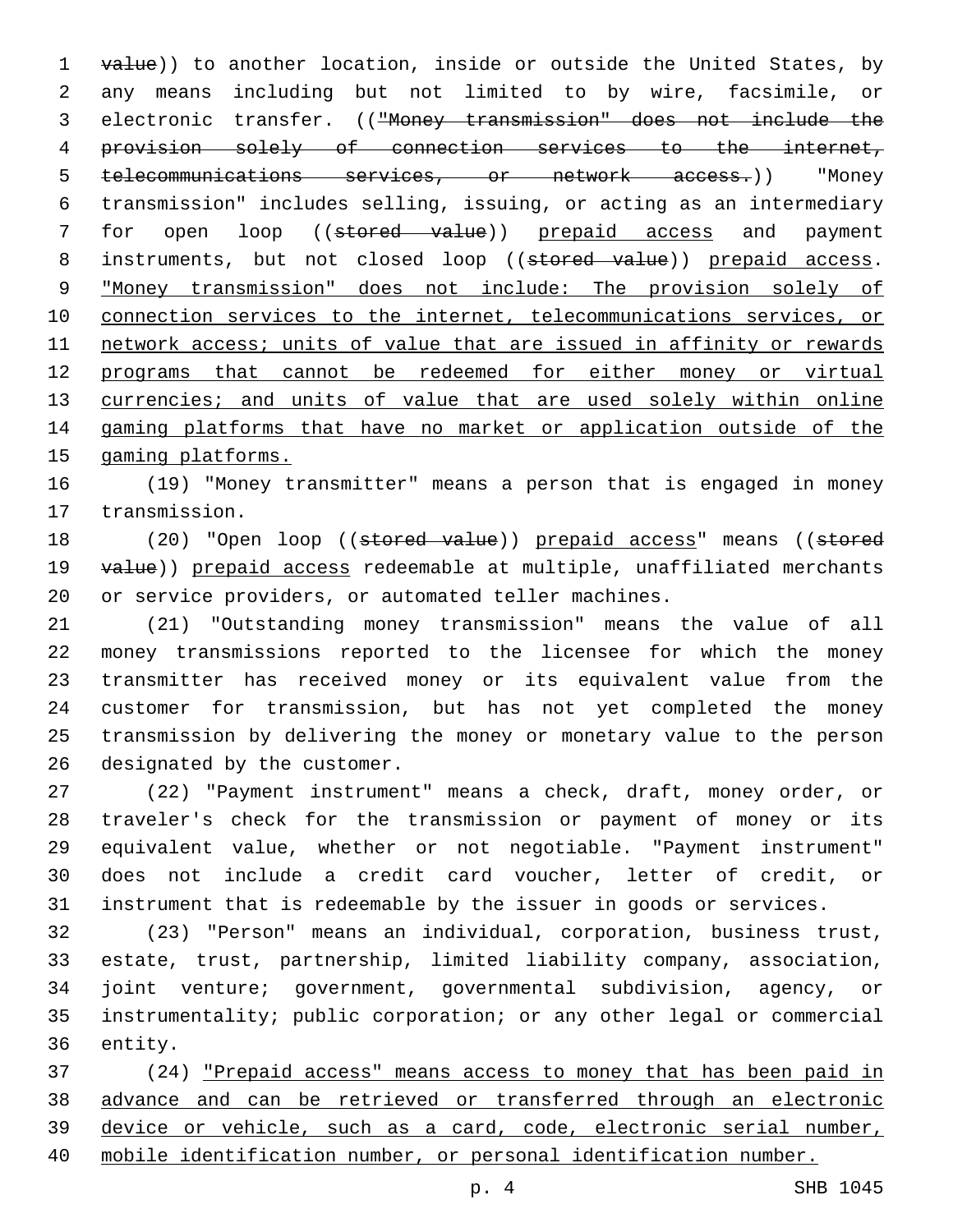(25) "Record" means information that is inscribed on a tangible medium, or that is stored in an electronic or other medium, and is 3 retrievable in perceivable form.

 ( $(\overline{25})$ ) (26) "Responsible individual" means an individual who is employed by a licensee and has principal managerial authority over the provision of money services by the licensee in this state.

 $((+26))$  (27) "State" means a state of the United States, the District of Columbia, Puerto Rico, the United States Virgin Islands, or any territory or insular possession subject to the jurisdiction of 10 the United States.

11 (((427) "Stored value" means a card or other device that 12 electronically stores or provides access to funds and is available 13 for making payments to others.))

 (28) "Tangible net worth" means the physical worth of a licensee, calculated by taking a licensee's assets and subtracting its liabilities and its intangible assets, such as copyrights, patents, 17 intellectual property, and goodwill.

 (29) "Unsafe or unsound practice" means a practice or conduct by 19 a ((person licensed to provide money services,)) licensee or an 20 authorized delegate (( $\theta f$  such a person,)) which creates the likelihood of material loss, insolvency, or dissipation of the licensee's assets, or otherwise materially prejudices the financial condition of the licensee or the interests of its customers.

 (30) "Virtual currency" means a digital representation of value used as a medium of exchange, a unit of account, or a store of value, but does not have legal tender status as recognized by the United States government. "Virtual currency" does not include the software 28 or protocols governing the transfer of the digital representation of value or other uses of virtual distributed ledger systems to verify ownership or authenticity in a digital capacity when the virtual 31 currency is not used as a medium of exchange.

 **Sec. 2.** RCW 19.230.020 and 2013 c 106 s 2 are each amended to 33 read as follows:

34 This chapter does not apply to:

 (1) The United States or a department, agency, or instrumentality 36 thereof;

37 (2) ((Money transmission by)) The United States postal service or ((by)) a contractor on behalf of the United States postal service;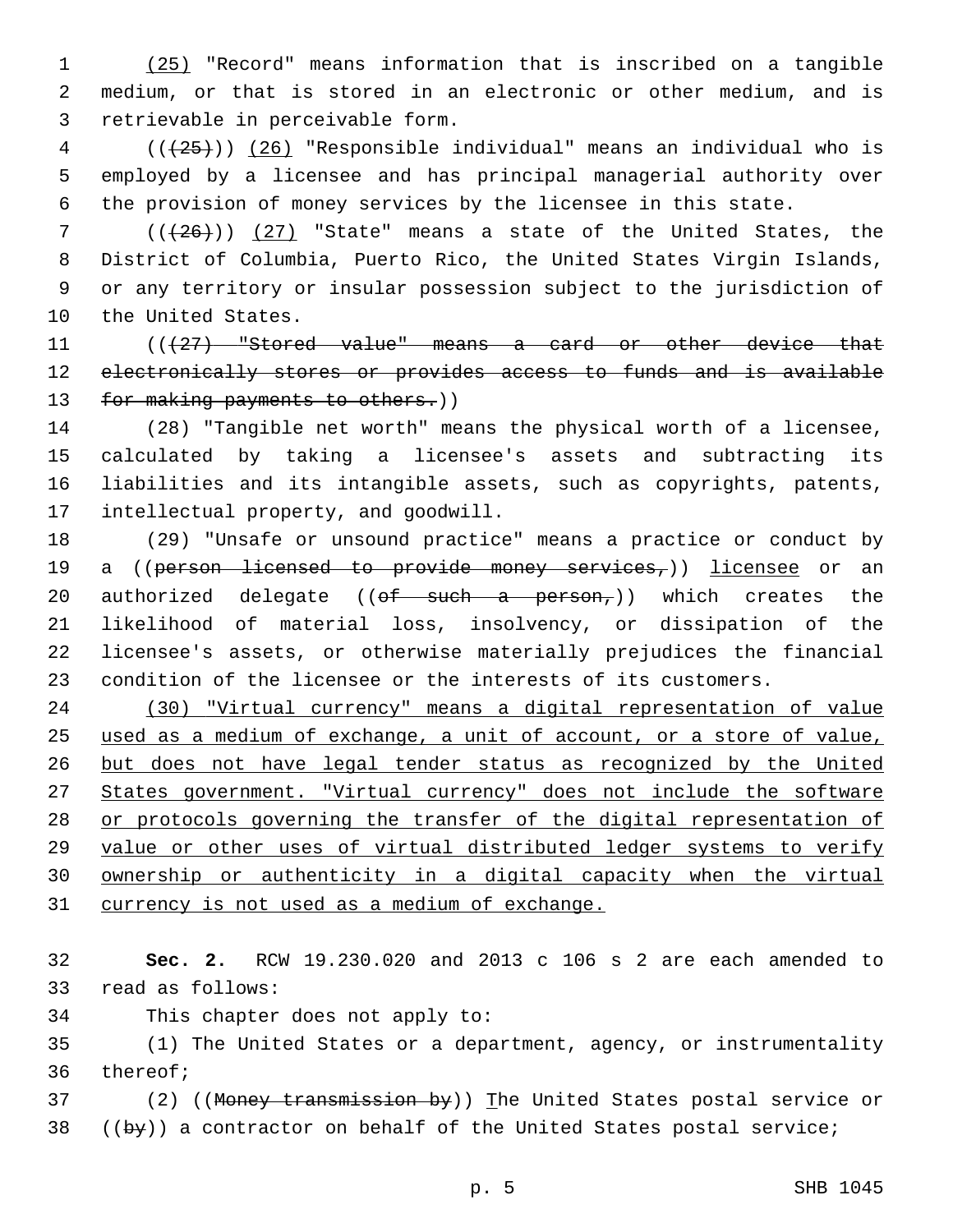(3) A state, county, city, or a department, agency, or 2 instrumentality thereof;

 (4) A financial institution or its subsidiaries, affiliates, and service corporations, or any office of an international banking corporation, branch of a foreign bank, or corporation organized pursuant to the Bank Service Corporation Act (12 U.S.C. Sec. 1861-1867) or a corporation organized under the Edge Act (12 U.S.C. Sec.  $611-633$ ;

 (5) Electronic funds transfer of governmental benefits for a federal, state, county, or governmental agency by a contractor on behalf of the United States or a department, agency, or instrumentality thereof, or a state or governmental subdivision, 13 agency, or instrumentality thereof;

 (6) A board of trade designated as a contract market under the federal Commodity Exchange Act (7 U.S.C. Sec. 1-25) or a person that, in the ordinary course of business, provides clearance and settlement services for a board of trade to the extent of its operation as, or 18 for, a board of trade;

 (7) A registered futures commission merchant under the federal 20 commodities laws to the extent of its operation as such a merchant;

 (8) A person that provides clearance or settlement services under a registration as a clearing agency, or an exemption from that registration granted under the federal securities laws, to the extent 24 of its operation as such a provider;

25 (9) ((An operator of)) A person:

26 (a) Operating a payment system ((only to the extent that it)) 27 that provides processing, clearing, or settlement services, between or among persons who are all excluded by this section, in connection with wire transfers, credit card transactions, debit card 30 transactions, ((stored-value)) prepaid access transactions, automated clearinghouse transfers, or similar funds transfers;

 (b) Who is a contracted service provider of an entity in subsection (4) of this section that provides processing, clearing, or settlement services in connection with wire transfers, credit card transactions, debit card transactions, prepaid access transactions, automated clearinghouse transfers, or similar funds transfers; or

 (c) That facilitates payment for goods or services (not including money transmission itself) or bill payment through a clearance and settlement process using bank secrecy act regulated institutions pursuant to a written contract with the payee and either payment to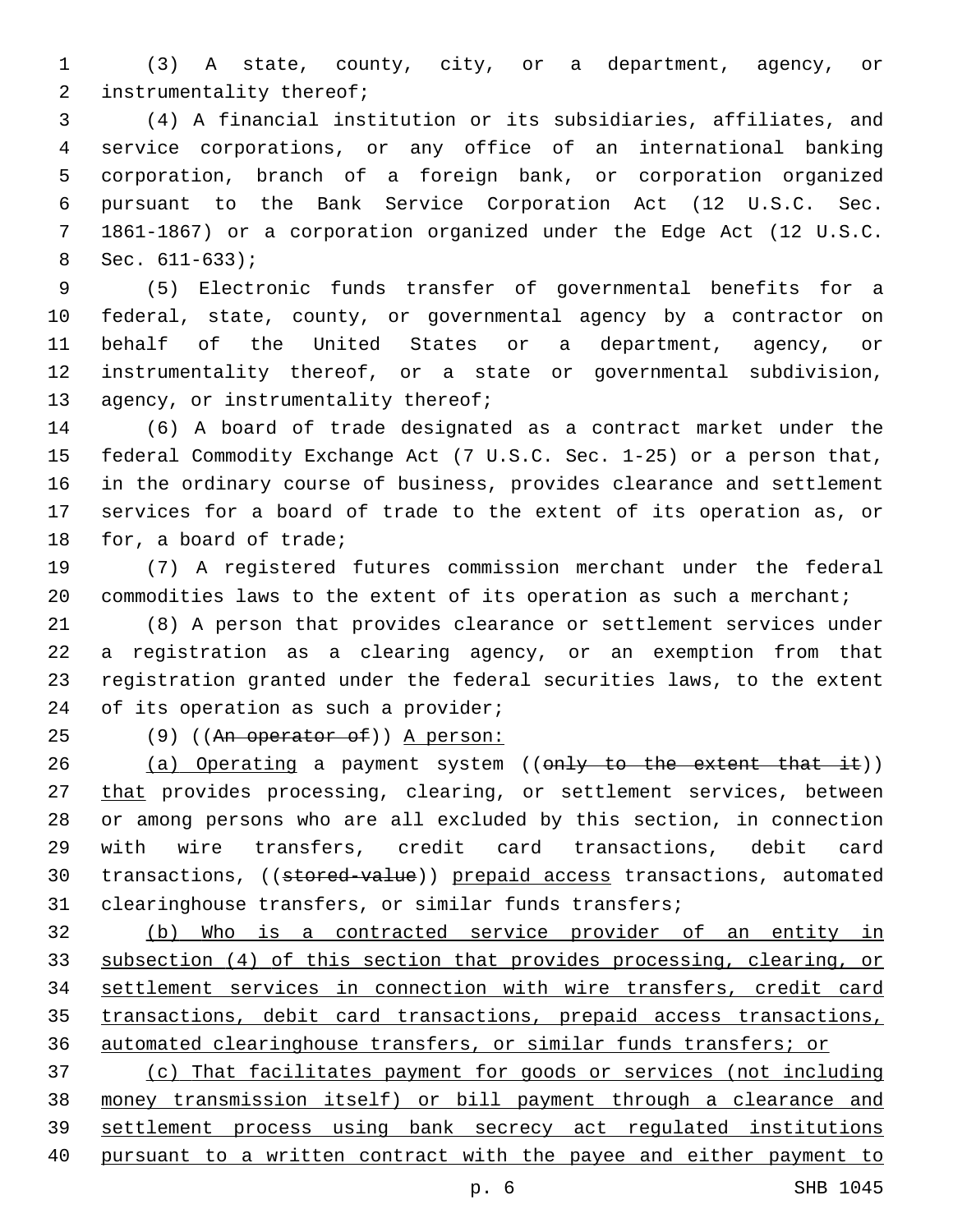1 the person facilitating the payment processing satisfies the payor's

2 obligation to the payee or that obligation is otherwise extinguished;

 (10) A person registered as a securities broker-dealer or investment advisor under federal or state securities laws to the extent of its operation as such a broker-dealer or investment advisor;6

 (11) An insurance company, title insurance company, or escrow agent to the extent that such an entity is lawfully authorized to conduct business in this state as an insurance company, title insurance company, or escrow agent and to the extent that they engage in money transmission or currency exchange as an ancillary service 12 when conducting insurance, title insurance, or escrow activity;

 (12) The issuance, sale, use, redemption, or exchange of closed 14 loop ((stored value)) prepaid access or of payment instruments by a 15 person licensed under chapter 31.45 RCW;

 (13) An attorney, to the extent that the attorney is lawfully authorized to practice law in this state and to the extent that the attorney engages in money transmission or currency exchange as an 19 ancillary service to the practice of law;  $((\theta \cdot \hat{r}))$ 

20 (14) A ((stored value)) seller or issuer of prepaid access when the funds are covered by federal deposit insurance immediately upon sale or issue;

 (15) A person that transmits wages, salaries, or employee benefits on behalf of employers when the money transmission or currency exchange is an ancillary service in a suite of services that may include, but is not limited to, the following: Facilitate the payment of payroll taxes to state and federal agencies, make payments relating to employee benefit plans, make distribution of other authorized deductions from an employees' wages or salaries, or transmit other funds on behalf of an employer in connection with 31 transactions related to employees; or

 (16) The lawful business of bookkeeping or accounting to the extent the money transmission or currency exchange is an ancillary 34 service.

 The director may, at his or her discretion, waive applicability of the licensing provisions of this chapter when the director determines it necessary to facilitate commerce and protect consumers. The burden of proving the applicability of an exclusion or exception from licensing is upon the person claiming the exclusion or exception. The director may adopt rules to implement this section.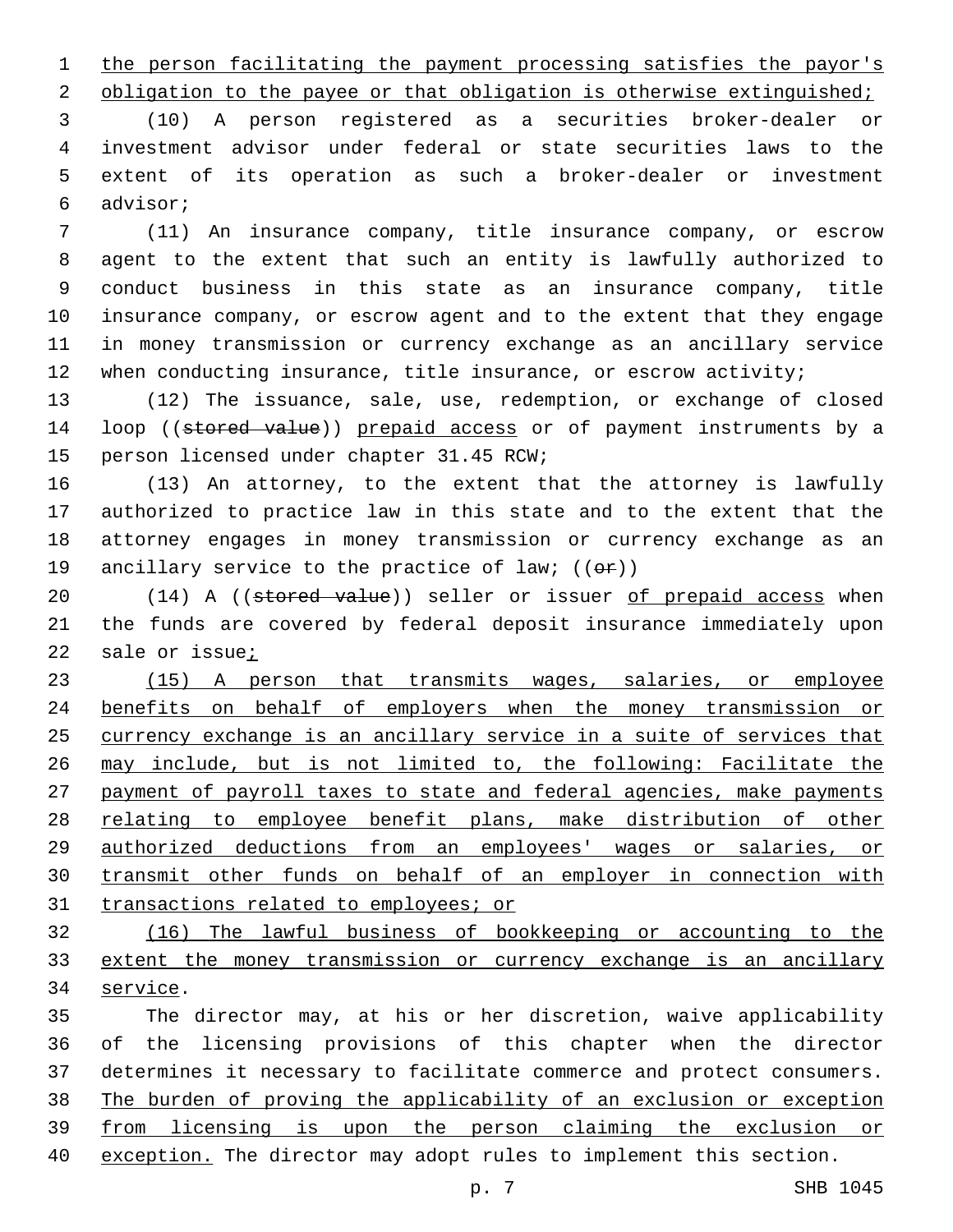**Sec. 3.** RCW 19.230.030 and 2003 c 287 s 5 are each amended to 2 read as follows:

 (1) A person may not engage in the business of money transmission, or advertise, solicit, or hold itself out as providing 5 money transmission, unless the person is:

6 (a) Licensed as a money transmitter under this chapter;  $((\theta \cdot \hat{r}))$ 

 (b) An authorized delegate of a person licensed as a money 8 transmitter under this chapter; or

9 (c) Excluded under RCW 19.230.020.

 (2) A money transmitter license is not transferable or 11 assignable.

 **Sec. 4.** RCW 19.230.040 and 2013 c 106 s 3 are each amended to 13 read as follows:

 (1) A person applying for a money transmitter license under this chapter shall do so in a form and in a medium prescribed in rule by the director. The application must state or contain:

 (a) The legal name, business addresses, and residential address, if applicable, of the applicant and any fictitious or trade name used 19 by the applicant in conducting its business;

 (b) The legal name, residential and business addresses, date of birth, social security number, employment history for the five-year period preceding the submission of the application of the applicant's proposed responsible individual, and documentation that the proposed responsible individual is a citizen of the United States or has obtained legal immigration status to work in the United States. In addition, the applicant shall provide the fingerprints of the 27 proposed responsible individual upon the request of the director;

 (c) For the ten-year period preceding submission of the application, a list of any criminal convictions of the proposed responsible individual of the applicant, any material litigation in which the applicant has been involved, and any litigation involving the proposed responsible individual relating to the provision of 33 money services;

 (d) A description of any money services previously provided by the applicant and the money services that the applicant seeks to 36 provide to persons in Washington state;

 (e) A list of the applicant's proposed authorized delegates and the locations where the applicant and its authorized delegates will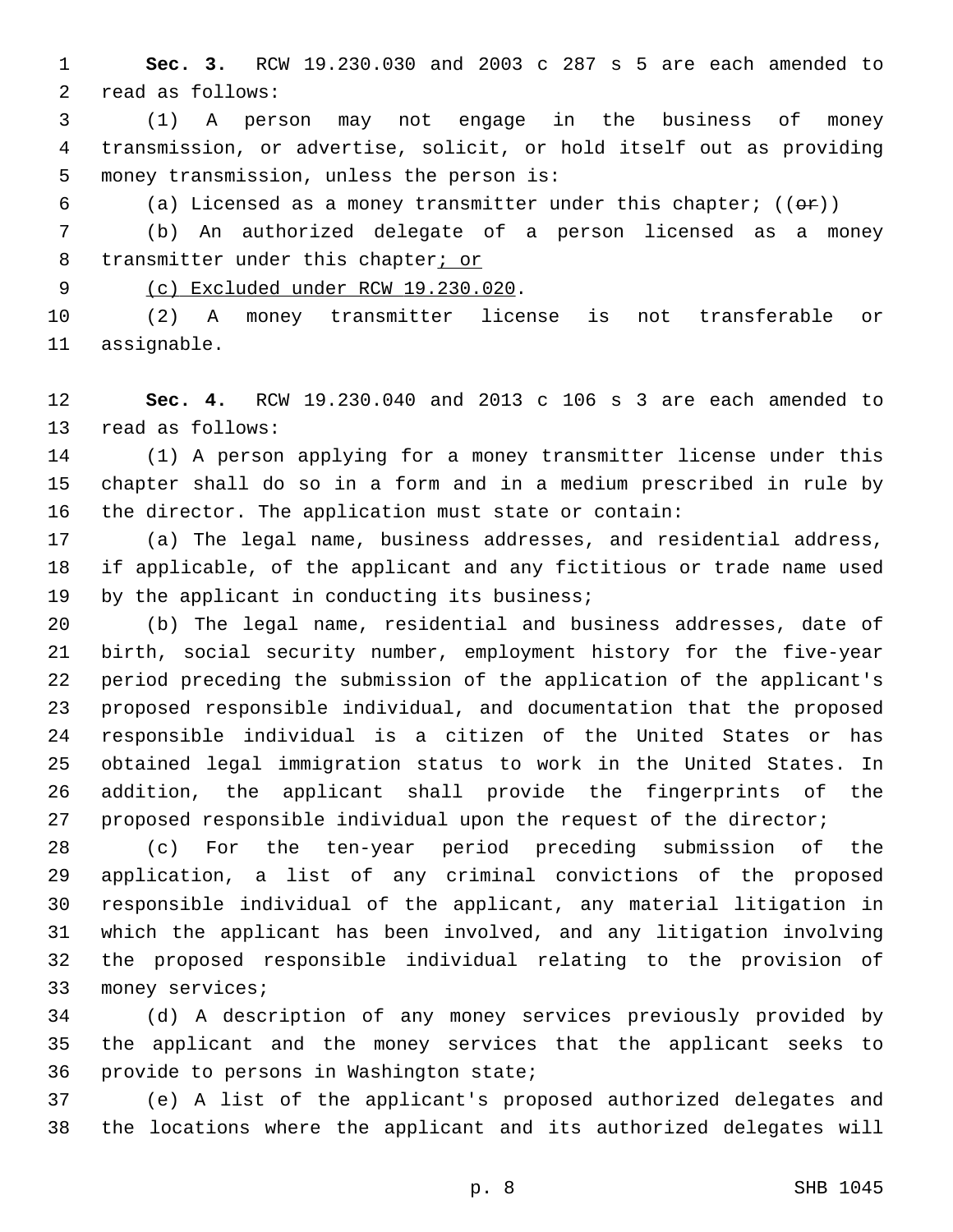engage in the provision of money services to persons in Washington 2 state on behalf of the licensee;

 (f) A list of other states in which the applicant is licensed to engage in money transmission, or provide other money services, and any license revocations, suspensions, restrictions, or other disciplinary action taken against the applicant in another state;

 (g) A list of any license revocations, suspensions, restrictions, or other disciplinary action taken against any money services business involving the proposed responsible individual;

 (h) Information concerning any bankruptcy or receivership proceedings involving or affecting the applicant or the proposed 12 responsible individual;

 (i) A sample form of contract for authorized delegates, if 14 applicable;

 (j) A description of the source of money and credit to be used by 16 the applicant to provide money services; and

 (k) Any other information regarding the background, experience, character, financial responsibility, and general fitness of the applicant, the applicant's responsible individual, or authorized 20 delegates that the director may require in rule.

 (2) If an applicant is a corporation, limited liability company, partnership, or other entity, the applicant shall also provide:

 (a) The date of the applicant's incorporation or formation and 24 state or country of incorporation or formation;

 (b) If applicable, a certificate of good standing from the state 26 or country in which the applicant is incorporated or formed;

 (c) A brief description of the structure or organization of the applicant, including any parent or subsidiary of the applicant, and 29 whether any parent or subsidiary is publicly traded;

 (d) The legal name, any fictitious or trade name, all business and residential addresses, date of birth, social security number, and employment history in the ten-year period preceding the submission of the application for each executive officer, board director, or person 34 that has control of the applicant;

 (e) If the applicant or its corporate parent is not a publicly traded entity, the director may request the fingerprints of each executive officer, board director, or person that has control of the 38 applicant;

 (f) A list of any criminal convictions, material litigation, and any litigation related to the provision of money services, in the

p. 9 SHB 1045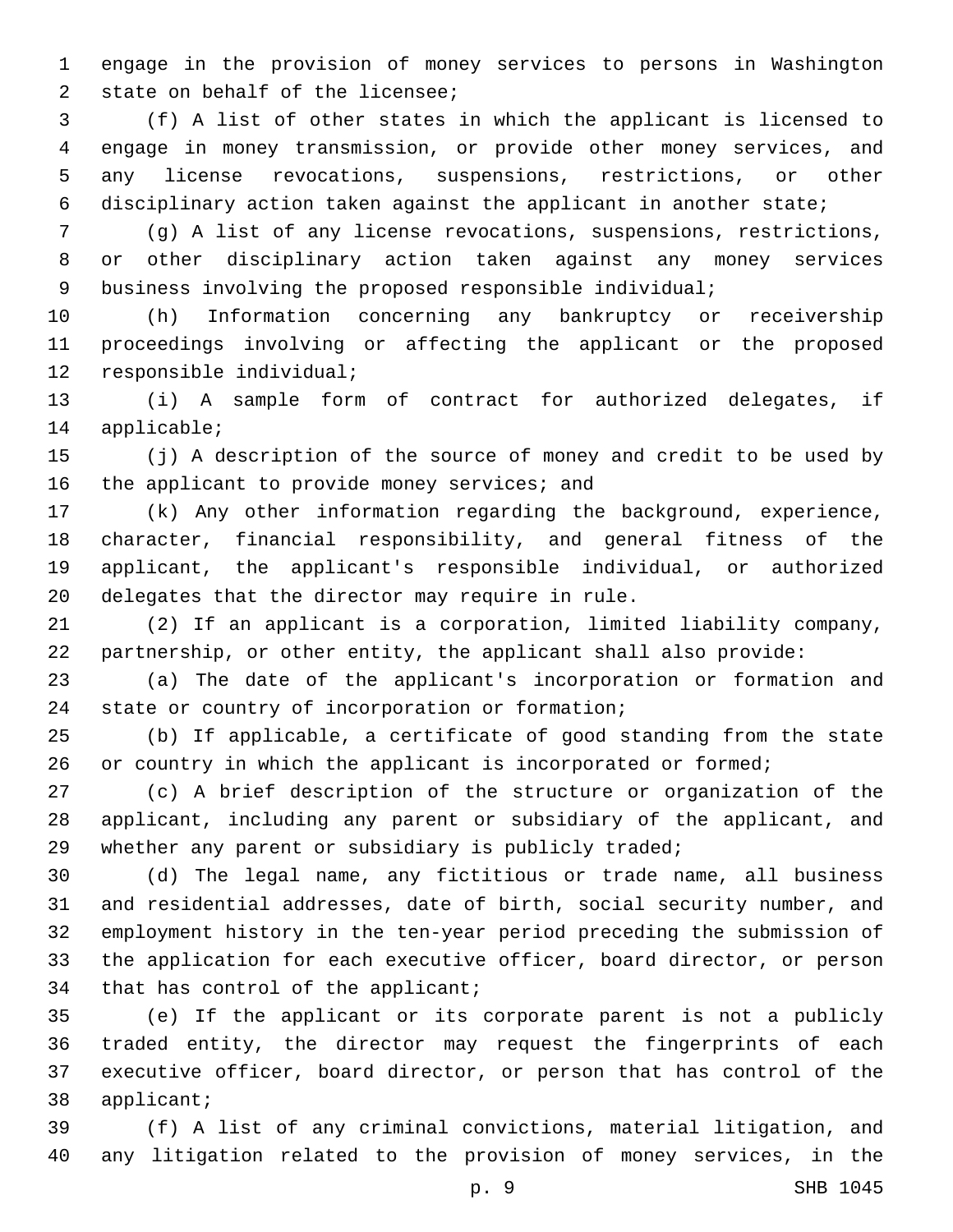ten-year period preceding the submission of the application in which any executive officer, board director, or person in control of the 3 applicant has been involved;

 (g) A copy of the applicant's audited financial statements for the most recent fiscal year or, if the applicant is a wholly owned subsidiary of another corporation, the most recent audited consolidated annual financial statement of the parent corporation or the applicant's most recent audited consolidated annual financial statement, and in each case, if available, for the two-year period 10 preceding the submission of the application;

 (h) A copy of the applicant's unconsolidated financial statements for the current fiscal year, whether audited or not, and, if available, for the two-year period preceding the submission of the 14 application;

 (i) If the applicant is publicly traded, a copy of the most recent report filed with the United States securities and exchange commission under section 13 of the federal Securities Exchange Act of 18 1934 (15 U.S.C. Sec. 78m);

(j) If the applicant is a wholly owned subsidiary of:

 (i) A corporation publicly traded in the United States, a copy of audited financial statements for the parent corporation for the most recent fiscal year or a copy of the parent corporation's most recent report filed under section 13 of the federal Securities Exchange Act of 1934 (15 U.S.C. Sec. 78m); or24

 (ii) A corporation publicly traded outside the United States, a copy of similar documentation filed with the regulator of the parent 27 corporation's domicile outside the United States;

 (k) If the applicant has a registered agent in this state, the name and address of the applicant's registered agent in this state; 30 and

 (l) Any other information that the director may require in rule regarding the applicant, each executive officer, or each board director to determine the applicant's background, experience, character, financial responsibility, and general fitness.

 (3) A nonrefundable application fee and an initial license fee, as determined in rule by the director, must accompany an application for a license under this chapter. The initial license fee must be 38 refunded if the application is denied.

 (4) As part of or in connection with an application for any license under this section, or periodically upon license renewal,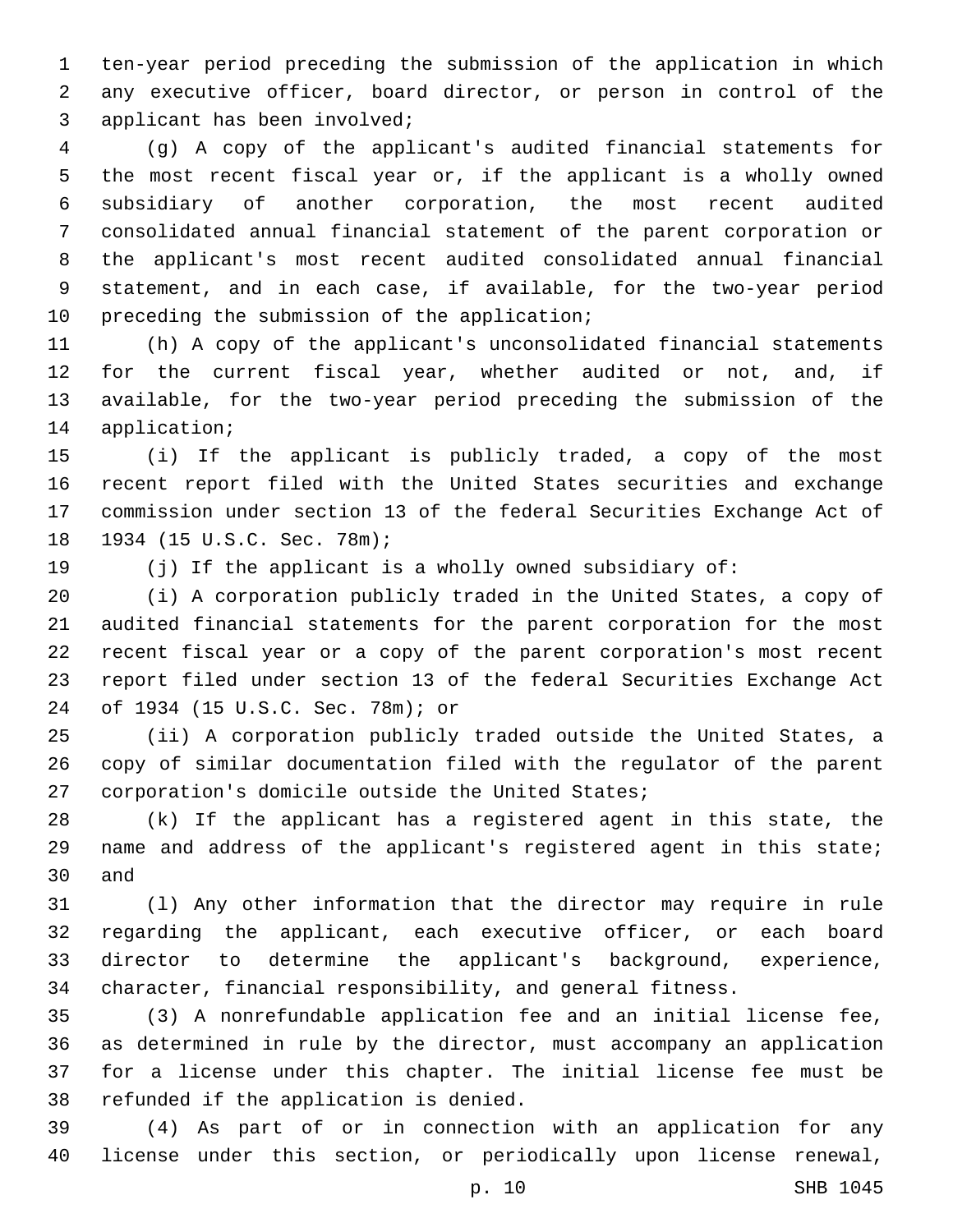each officer, director, responsible individual, and owner applicant shall furnish information concerning his or her identity, including fingerprints for submission to the Washington state patrol or the federal bureau of investigation for a state and national criminal history background check, personal history, experience, business record, purposes, and other pertinent facts, as the director may reasonably require. As part of or in connection with an application for a license under this chapter, or periodically upon license renewal, the director is authorized to receive criminal history record information that includes nonconviction data as defined in RCW 10.97.030. The department may only disseminate nonconviction data obtained under this section to criminal justice agencies. This section does not apply to financial institutions regulated under 14 chapters 31.12 and 31.13 RCW and Titles  $((30<sub>7</sub>))$  32( $(\frac{1}{7})$ ) and 33 RCW. The requirements of this subsection do not apply when the applicant or its corporate parents are publicly traded entities.

 (5) For business models that store virtual currency on behalf of others, the applicant must provide a third-party security audit of all electronic information and data systems acceptable to the director.

 (6) The director or the director's designated representative may deny an application for a proposed license or trade name if the proposed license or trade name is similar to a currently existing licensee name, including trade names.

25 (7) The director may waive one or more requirements of this section or permit an applicant to submit other information in lieu of 27 the required information.

 **Sec. 5.** RCW 19.230.050 and 2010 c 73 s 3 are each amended to read as follows:29

 (1) Each money transmitter licensee shall maintain a surety 31 bond( $(-$  or other similar security acceptable to the director,)) in an amount based on the previous year's money transmission dollar volume; and the previous year's payment instrument dollar volume. The minimum surety bond must be at least ten thousand dollars, and not to exceed five hundred fifty thousand dollars. The director may adopt rules to 36 implement this section.

 (2) The surety bond shall run to the state of Washington as obligee, and shall run to the benefit of the state and any person or persons who suffer loss by reason of a licensee's or licensee's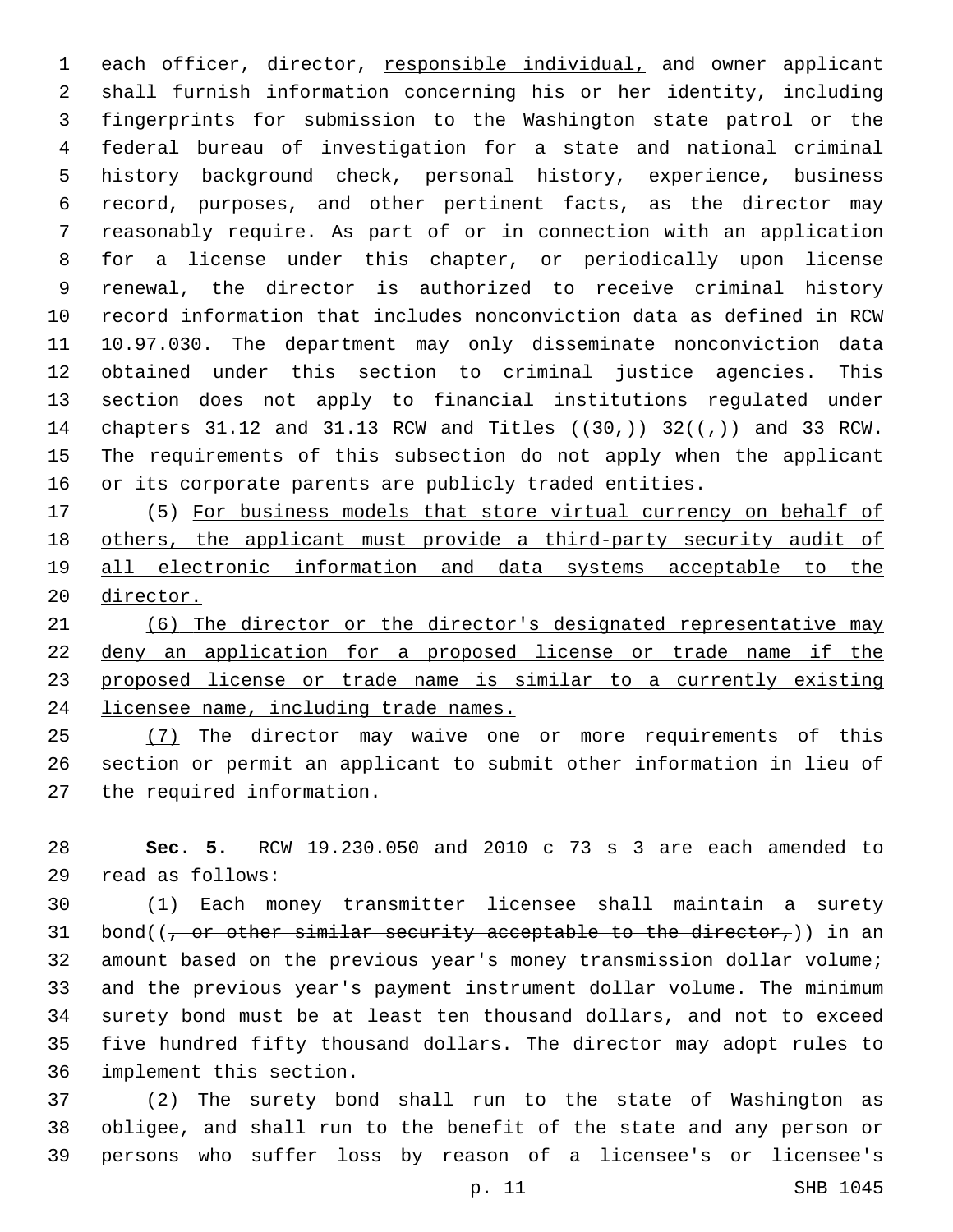authorized delegate's violation of this chapter or the rules adopted under this chapter. A claimant against a money transmitter licensee may maintain an action on the bond, or the director may maintain an 4 action on behalf of the claimant.

 (3) The surety bond shall be continuous and may be canceled by the surety upon the surety giving written notice to the director of its intent to cancel the bond. The cancellation is effective thirty days after the notice of cancellation is received by the director or the director's designee. Whether or not the bond is renewed, continued, replaced, or modified, including increases or decreases in the penal sum, it is considered one continuous obligation, and the surety upon the bond is not liable in an aggregate or cumulative amount exceeding the penal sum set forth on the face of the bond. In no event may the penal sum, or any portion thereof, at two or more points in time, be added together in determining the surety's 16 liability.

17 (4) A surety bond ((or other security)) must cover claims for at least five years after the date of a money transmitter licensee's violation of this chapter, or at least five years after the date the money transmitter licensee ceases to provide money services in this state, whichever is longer. However, the director may permit the 22 amount of the surety bond ((or other security)) to be reduced or eliminated before the expiration of that time to the extent the amount of the licensee's obligations outstanding in this state are 25 reduced.

 (5) In the event that a money transmitter licensee does not 27 maintain a surety bond ((or other form of security satisfactory to 28 the director)) in the amount required under subsection (1) of this section, the director may issue a temporary cease and desist order 30 under RCW 19.230.260.

31 (6) The director may increase the amount of ((security)) the bond 32 required up to a maximum of one million dollars ((if the financial condition of a money transmitter licensee so requires, as evidenced by reduction of net worth, financial losses, potential losses as a result of violations of this chapter or rules adopted under this chapter, or other relevant)) based on the nature and volume of business activities, the financial health of the company, and other 38 criteria specified by the director in rule.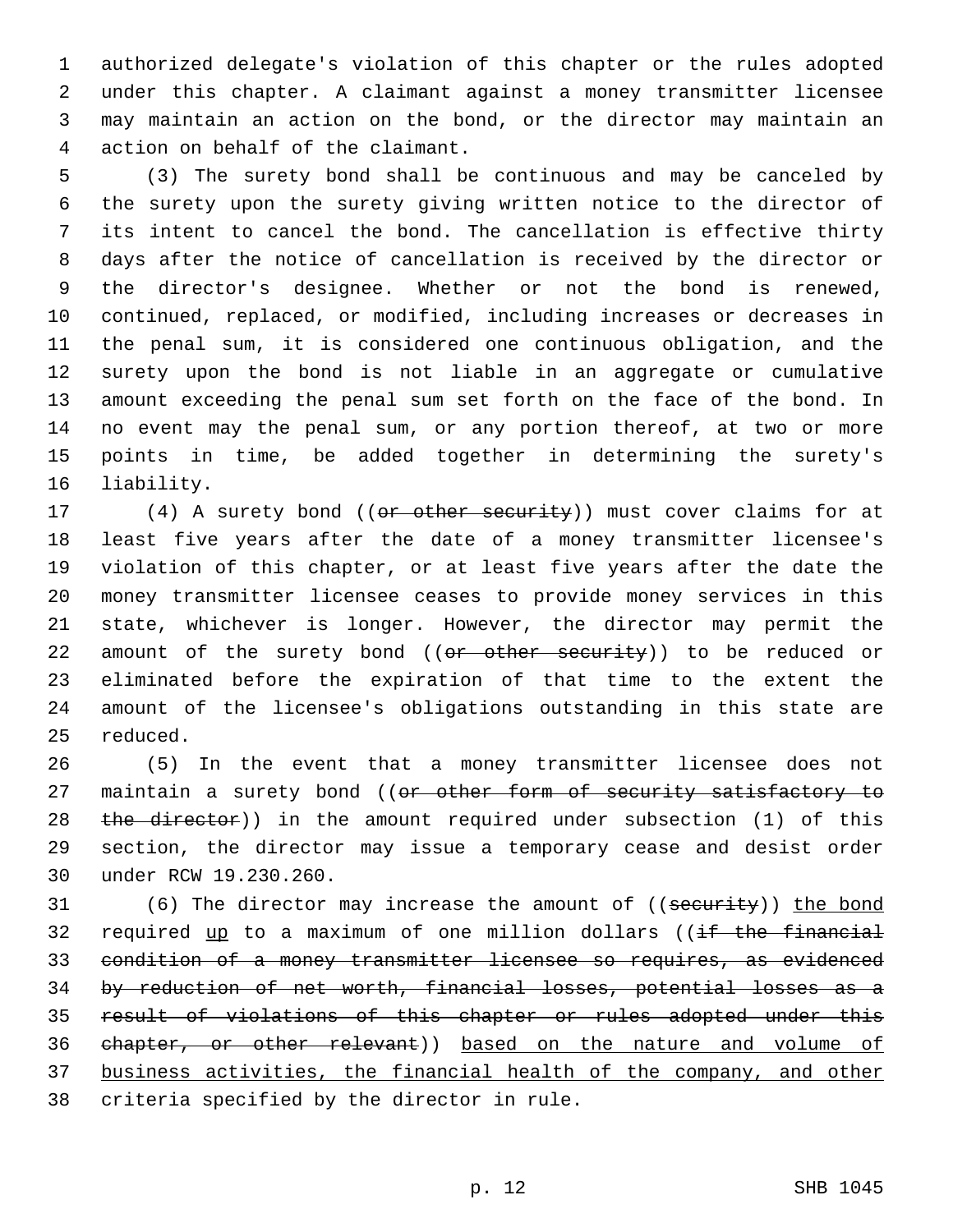**Sec. 6.** RCW 19.230.070 and 2010 c 73 s 5 are each amended to 2 read as follows:

 (1) When an application for a money transmitter license is filed under this chapter, the director or the director's designee shall investigate the applicant's financial condition and responsibility, financial and business experience, competence, character, and general fitness. The director or the director's designee may conduct an on- site investigation of the applicant, the cost of which must be paid by the applicant as specified in RCW 19.230.320 or rules adopted under this chapter. The director shall issue a money transmitter license to an applicant under this chapter if the director or the director's designee finds that all of the following conditions have 13 been fulfilled:

 (a) The applicant has complied with RCW 19.230.040, 19.230.050, 15 and 19.230.060;

 (b) The financial condition and responsibility, financial and business experience, competence, character, and general fitness of 18 the applicant; and the competence, financial and business experience, character, and general fitness of the executive officers, proposed responsible individual, board directors, and persons in control of the applicant; indicate that it is in the interest of the public to permit the applicant to engage in the business of providing money 23 transmission services; and

 (c) Neither the applicant, nor any executive officer, nor person who exercises control over the applicant, nor the proposed responsible individual is listed on the specially designated nationals and blocked persons list prepared by the United States department of the treasury or department of state under Presidential 29 Executive Order No. 13224.

 (2) The director may for good cause extend the application review 31 period or condition the issuance of the license.

 (3) An applicant whose application is denied by the director under this chapter may appeal under chapter 34.05 RCW.

 (4) A money transmitter license issued under this chapter is valid from the date of issuance and remains in effect with no fixed date of expiration unless otherwise suspended or revoked by the director or unless the license expires for nonpayment of the annual 38 assessment and any late fee, if applicable.

 (5) A money transmitter licensee may surrender a license by 40 ((delivering the original license to)) providing the director

p. 13 SHB 1045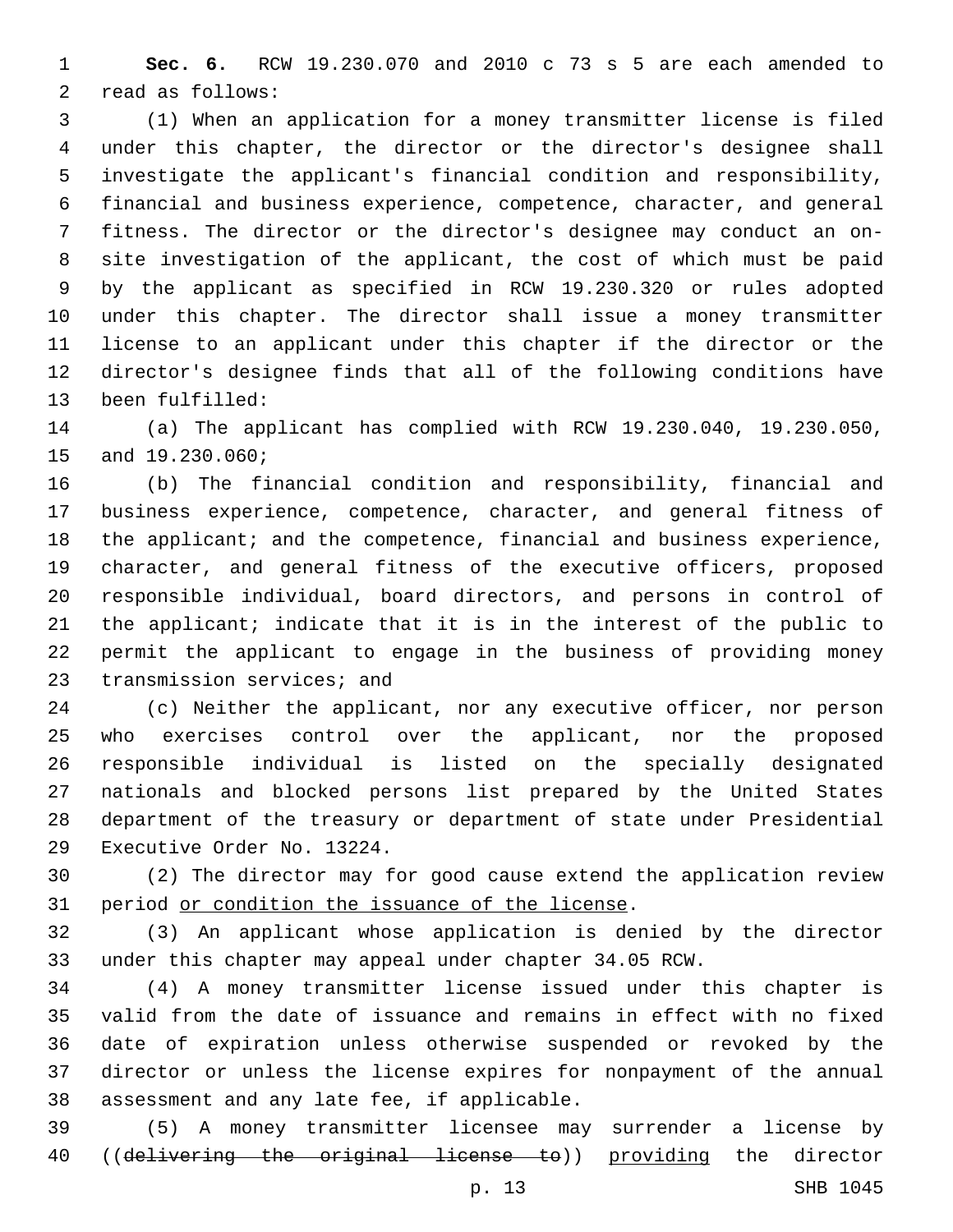((along)) with a written notice of surrender through the nationwide 2 licensing system. The written notice of surrender must include notice of where the records of the licensee will be stored and the name, address, telephone number, and other contact information of a responsible party who is authorized to provide access to the records. The surrender of a license does not reduce or eliminate the licensee's civil or criminal liability arising from acts or omissions occurring prior to the surrender of the license, including any administrative actions undertaken by the director or the director's designee to revoke or suspend a license, to assess fines, to order payment of restitution, or to exercise any other authority authorized 12 under this chapter.

 NEW SECTION. **Sec. 7.** A new section is added to chapter 19.230 14 RCW to read as follows:

 (1) Each online currency exchanger licensee shall maintain a surety bond in an amount based on the previous year's currency exchange dollar volume. The minimum surety bond must be at least ten thousand dollars, and not to exceed fifty thousand dollars. The director may adopt rules to implement this section.

 (2) The surety bond shall run to the state of Washington as obligee, and shall run to the benefit of the state and any person or persons who suffer loss by reason of a licensee's violation of this chapter or the rules adopted under this chapter. A claimant against the bond may maintain an action on the bond, or the director may 25 maintain an action on behalf of the claimant.

 (3) The surety bond must be continuous and may be canceled by the surety upon the surety giving written notice to the director of its intent to cancel the bond. The cancellation is effective thirty days after the notice of cancellation is received by the director or the director's designee. Whether or not the bond is renewed, continued, replaced, or modified, including increases or decreases in the penal sum, it is considered one continuous obligation, and the surety upon the bond is not liable in an aggregate or cumulative amount exceeding the penal sum set forth on the face of the bond. In no event may the penal sum, or any portion thereof, at two or more points in time, be added together in determining the surety's liability.

 (4) A surety bond must cover claims for at least one year after the date of an online currency exchanger licensee's violation of this chapter, or at least one year after the date the online currency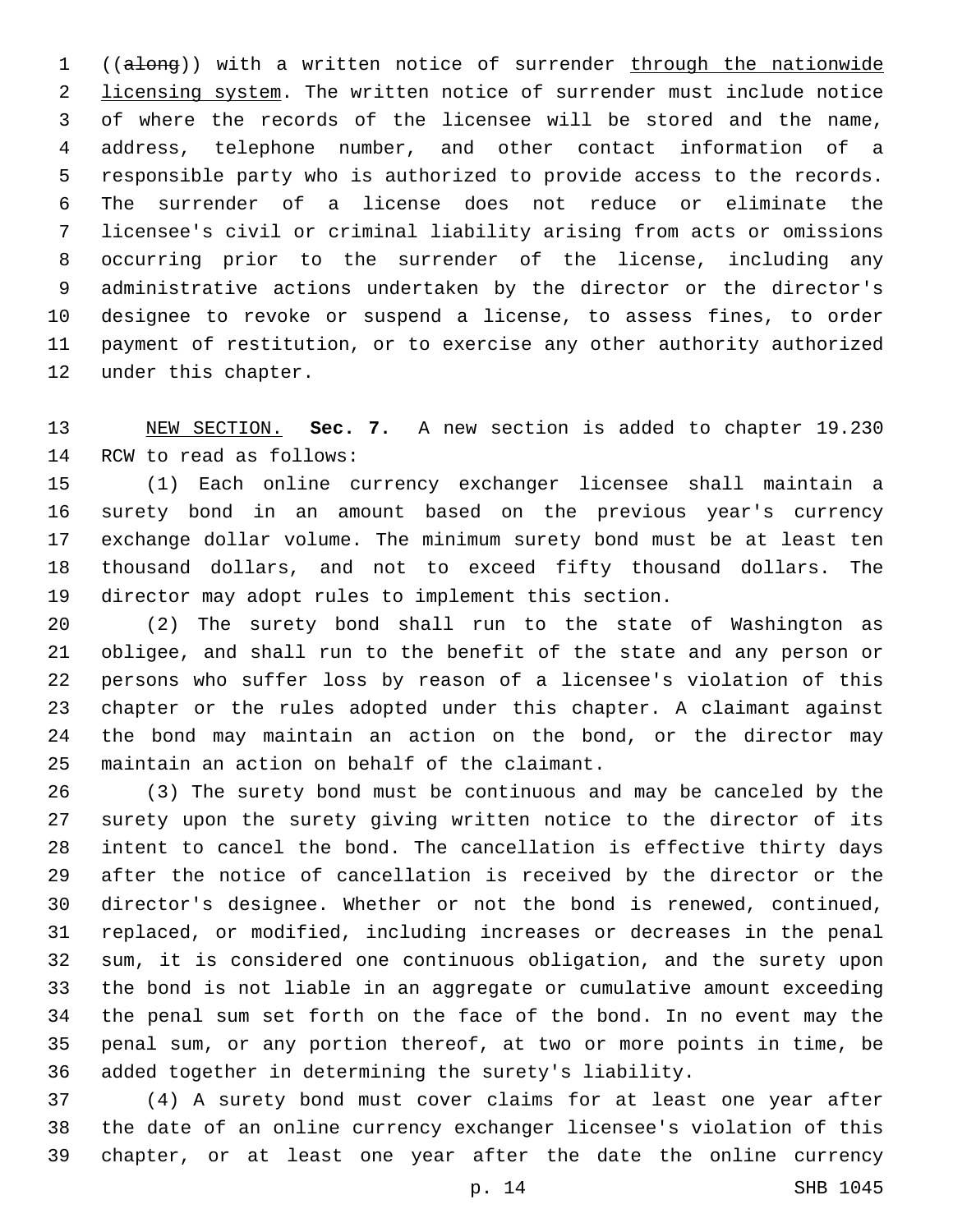exchanger licensee ceases to provide online currency exchange services in this state, whichever is longer. However, the director may permit the amount of the surety bond to be reduced or eliminated before the expiration of that time to the extent the amount of the licensee's obligations outstanding in this state are reduced.

 (5) In the event that an online currency exchanger licensee does not maintain a surety bond in the amount required under subsection (1) of this section, the director may issue a temporary cease and 9 desist order under RCW 19.230.260.

 (6) The director may increase the amount of the bond required up to a maximum of one million dollars based on the nature and volume of the business activities, the financial health of the company, and 13 other criteria specified by the director in rule.

 **Sec. 8.** RCW 19.230.100 and 2003 c 287 s 12 are each amended to 15 read as follows:

 (1) When an application for a currency exchange license is filed under this chapter, the director or the director's designee shall investigate the applicant's financial condition and responsibility, financial and business experience, competence, character, and general fitness. The director or the director's designee may conduct an on- site investigation of the applicant, the cost of which must be paid by the applicant as specified in RCW 19.230.320 or rules adopted under this chapter. The director shall issue a currency exchange license to an applicant under this chapter if the director or the director's designee finds that all of the following conditions have 26 been fulfilled:

(a) The applicant has complied with RCW 19.230.090;

 (b) The financial and business experience, competence, character, and general fitness of the applicant; and the competence, financial and business experience, character, and general fitness of the executive officers, proposed responsible individual, board directors, and persons in control of the applicant indicate that it is in the interest of the public to permit the applicant to engage in the 34 business of providing currency exchange; and

 (c) Neither the applicant, nor any executive officer, nor person who exercises control over the applicant, nor the proposed responsible individual are listed on the specially designated nationals and blocked persons list prepared by the United States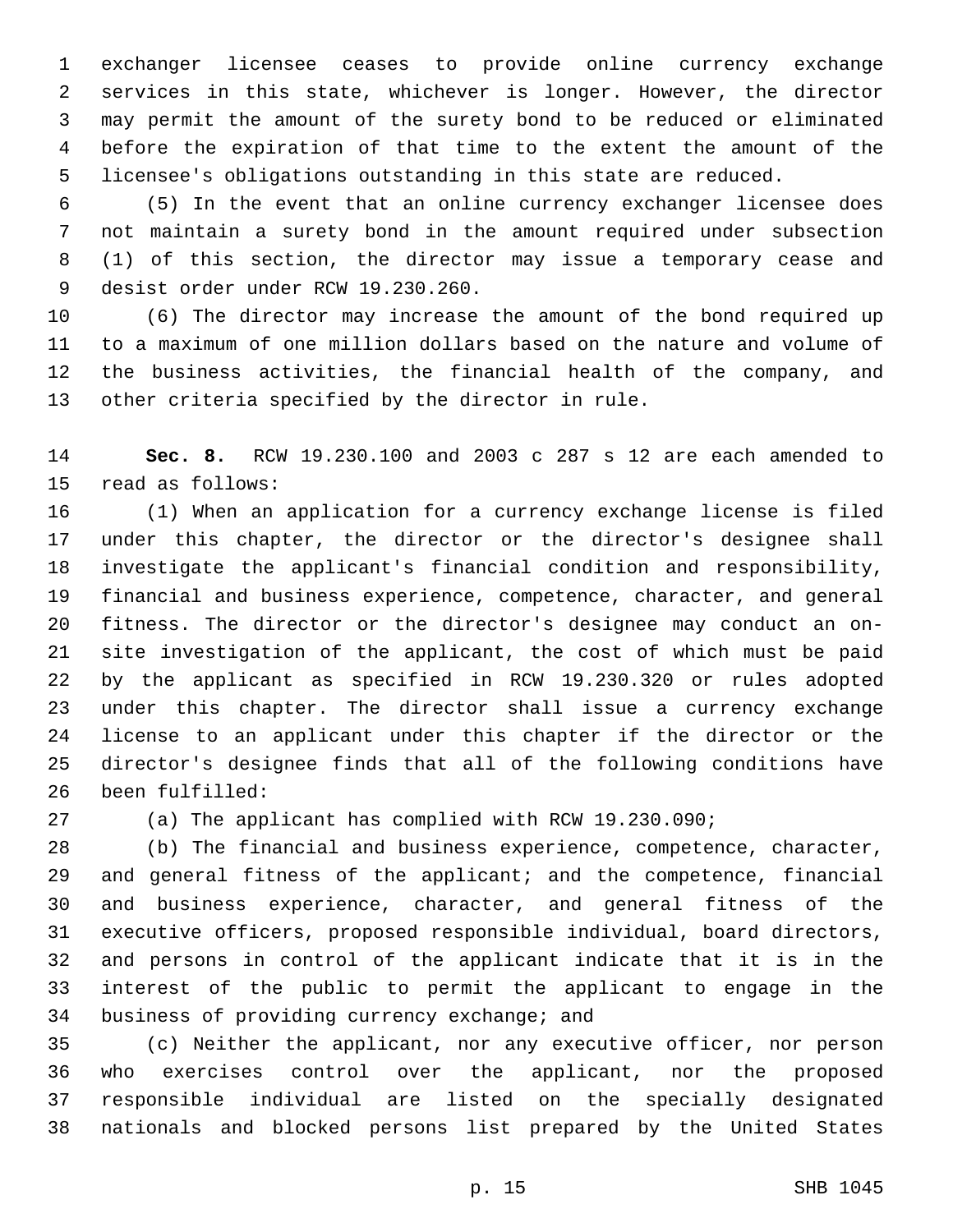department of treasury or department of state under Presidential 2 Executive Order No. 13224.

 (2) The director may for good cause extend the application review 4 period.

 (3) An applicant whose application is denied by the director under this chapter may appeal under chapter 34.05 RCW.

 (4) A currency exchange license issued under this chapter is valid from the date of issuance and remains in effect with no fixed date of expiration unless otherwise suspended or revoked by the director, or unless the license expires for nonpayment of the annual 11 ((Hicense)) assessment and any late fee, if applicable.

 (5) A currency exchange licensee may surrender a license by ((delivering the original license to)) providing the director 14 ((along)) with a written notice of surrender through the nationwide licensing system. The written notice of surrender must include notice of where the records of the licensee will be stored and the name, address, telephone number, and other contact information of a responsible party who is authorized to provide access to the records. The surrender of a license does not reduce or eliminate the licensee's civil or criminal liability arising from acts or omissions occurring prior to the surrender of the license, including any administrative actions undertaken by the director or the director's designee to revoke or suspend a license, to assess fines, to order payment of restitution, or to exercise any other authority authorized 25 under this chapter.

 **Sec. 9.** RCW 19.230.110 and 2013 c 106 s 4 are each amended to 27 read as follows:

 (1) A licensee shall pay an annual assessment as established in rule by the director no later than the annual assessment due date or, if the annual assessment due date is not a business day, on the next business day. A licensee shall pay an annual assessment based on the previous year's Washington dollar volume of: (a) Money transmissions; 33 (b) payment instruments; (c) currency exchanges; and (d) ((stored 34 value)) prepaid access sales. The total minimum assessment must be one thousand dollars per year, and the maximum assessment may not 36 exceed one hundred thousand dollars per year.

 (2) A licensee shall submit an accurate annual report with the annual assessment, in a form and in a medium prescribed by the director in rule. The annual report must state or contain: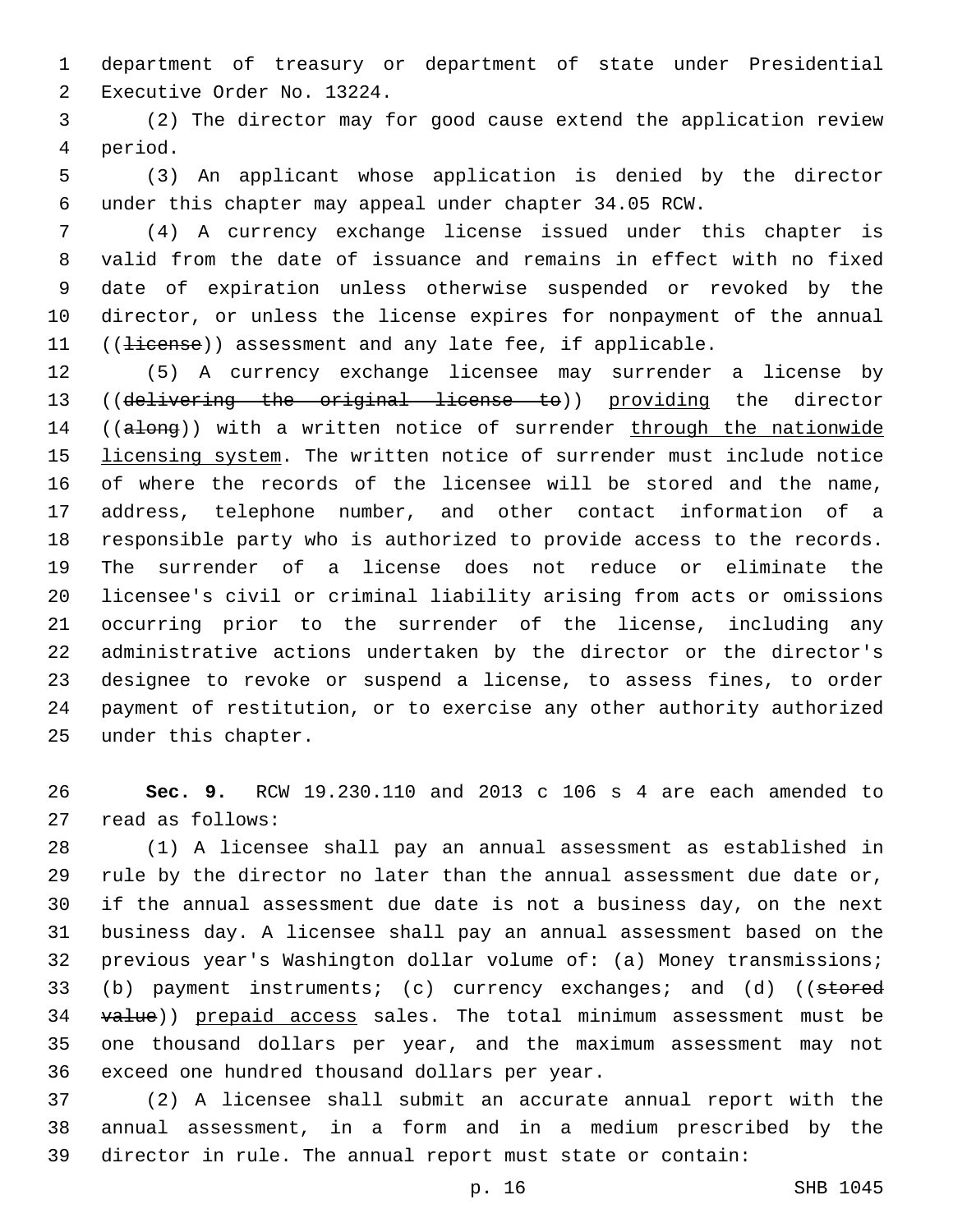(a) If the licensee is a money transmitter, a copy of the licensee's most recent audited annual financial statement or, if the licensee is a wholly owned subsidiary of another corporation, the most recent audited consolidated annual financial statement of the parent corporation or the licensee's most recent audited consolidated annual financial statement;6

 (b) A description of each material change, as defined in rule by the director, to information submitted by the licensee in its original license application which has not been previously reported 10 to the director on any required report;

 (c) If the licensee is a money transmitter, a list of the licensee's permissible investments and a certification that the licensee continues to maintain permissible investments according to the requirements set forth in RCW 19.230.200 and 19.230.210;

 (d) If the licensee is a money transmitter, proof that the 16 licensee continues to maintain an adequate ((security)) bond as 17 required by RCW 19.230.050; and

 (e) A list of the locations where the licensee or an authorized delegate of the licensee engages in or provides money services to 20 persons in Washington state.

 (3) If a licensee does not file an annual report or pay its annual assessment by the annual assessment due date, the director or the director's designee shall send the licensee a notice of suspension and assess the licensee a late fee not to exceed twenty- five percent of the annual assessment as established in rule by the director. The licensee's annual report and payment of both the annual assessment and the late fee must arrive in the department's offices by 5:00 p.m. on the thirtieth day after the assessment due date or any extension of time granted by the director, unless that date is not a business day, in which case the licensee's annual report and payment of both the annual assessment and the late fee must arrive in the department's offices by 5:00 p.m. on the next occurring business day. If the licensee's annual report and payment of both the annual assessment and late fee do not arrive by such date, the expiration of the licensee's license is effective at 5:00 p.m. on the thirtieth day after the assessment due date, unless that date is not a business day, in which case the expiration of the licensee's license is effective at 5:00 p.m. on the next occurring business day. The director, or the director's designee, may reinstate the license if, within twenty days after its effective date, the licensee:

p. 17 SHB 1045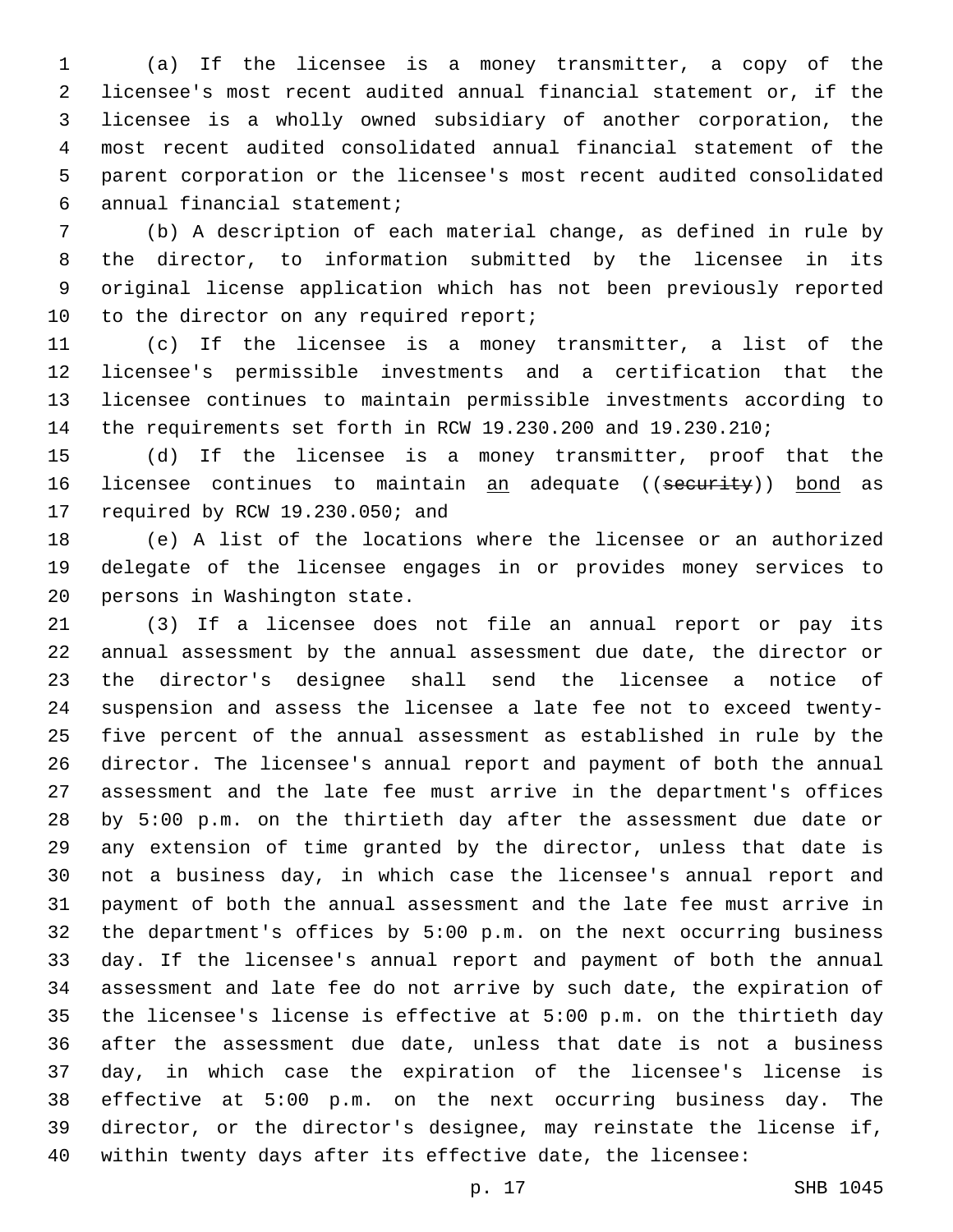(a) Files the annual report and pays both the annual assessment 2 and the late fee; and

 (b) Did not engage in or provide money services during the period 4 its license was expired.

 **Sec. 10.** RCW 19.230.130 and 2003 c 287 s 15 are each amended to read as follows:6

 (1) For the purpose of discovering violations of this chapter or rules adopted under this chapter, discovering unsafe and unsound practices, or securing information lawfully required under this chapter, the director may at any time, either personally or by designee, investigate or examine the business and, wherever located, the books, accounts, records, papers, documents, files, and other information used in the business of every licensee or its authorized delegates, and of every person who is engaged in the business of providing money services, whether the person acts or claims to act under or without the authority of this chapter. For these purposes, the director or designated representative shall have free access to the offices and places of business, books, accounts, papers, documents, other information, records, files, safes, and vaults of all such persons. The director or the director's designee may require the attendance of and examine under oath all persons whose testimony may be required about the business or the subject matter of any investigation, examination, or hearing and may require such person to produce books, accounts, papers, documents, records, files, and any other information the director or designated person declares is relevant to the inquiry. The director may require the production of original books, accounts, papers, documents, records, files, and other information; may require that such original books, accounts, papers, documents, records, files, and other information be copied; or may make copies himself or herself or by designee of such original books, accounts, papers, documents, records, files, or other information. The director or designated person may issue a directive, subpoena, or subpoena duces tecum requiring attendance or compelling production of the books, accounts, papers, documents, records, files, 35 or other information.

 (2) The licensee, applicant, or person subject to licensing under this chapter shall pay the cost of examinations and investigations as specified in RCW 19.230.320 or rules adopted under this chapter.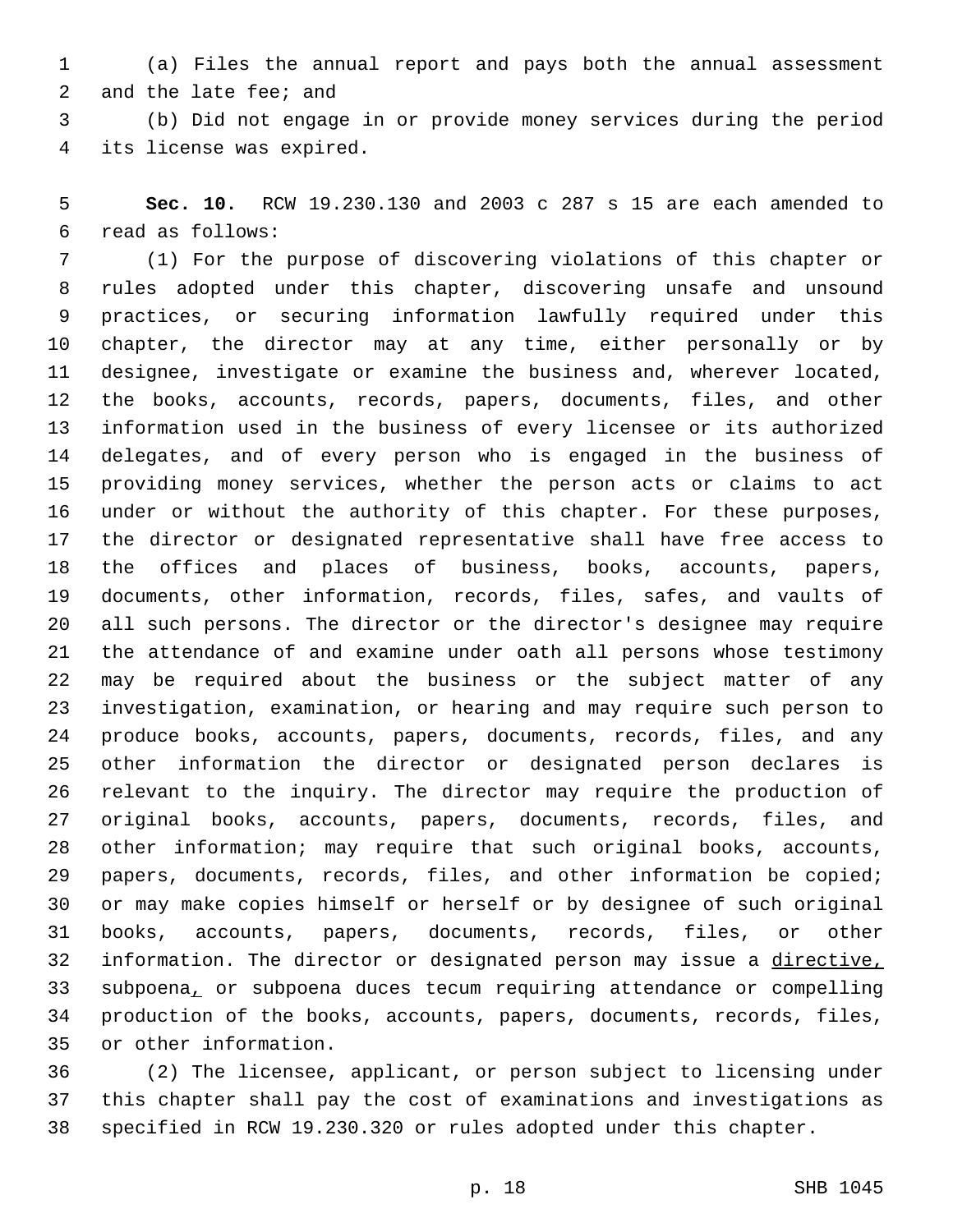(3) Information obtained during an examination or investigation under this chapter may be disclosed only as provided in RCW 19.230.190.3

 **Sec. 11.** RCW 19.230.140 and 2003 c 287 s 16 are each amended to 5 read as follows:

 (1) The director may: Conduct an on-site examination ((or investigation of)), participate in a joint or concurrent examination with other state or federal agencies, or investigate the books, accounts, records, papers, documents, files, and other information used in the business of every licensee or its authorized delegates in conjunction with representatives of other state agencies or agencies of another state or of the federal government. The director may accept an examination report or an investigation report of an agency of this state or of another state or of the federal government.

15 (2) A joint or concurrent examination or investigation, or an acceptance of an examination or investigation report, does not preclude the director from conducting an examination or investigation under this chapter. A joint report or a report accepted under this section is an official report of the director for all purposes.

 **Sec. 12.** RCW 19.230.150 and 2013 c 106 s 6 are each amended to 21 read as follows:

 (1) A licensee shall file with the director within thirty 23 ((business)) days any material changes in information provided in a licensee's application as prescribed in rule by the director. If this information indicates that the licensee is no longer in compliance with this chapter, the director may take any action authorized under this chapter to ensure that the licensee operates in compliance with 28 this chapter.

29 (2) A licensee shall ((file with the director within forty-five days after the end of each fiscal quarter a current list of all authorized delegates including the name, address, and email address, if available, of each authorized delegate providing money services to persons in Washington. The licensee shall also file with the director 34 within forty-five days after the end of each fiscal quarter a current list of all licensee locations providing money services to persons in Washington, including mobile locations, which includes the address, 37 and email address if available, of the licensee)) report all licensee branch locations and all authorized delegates to the nationwide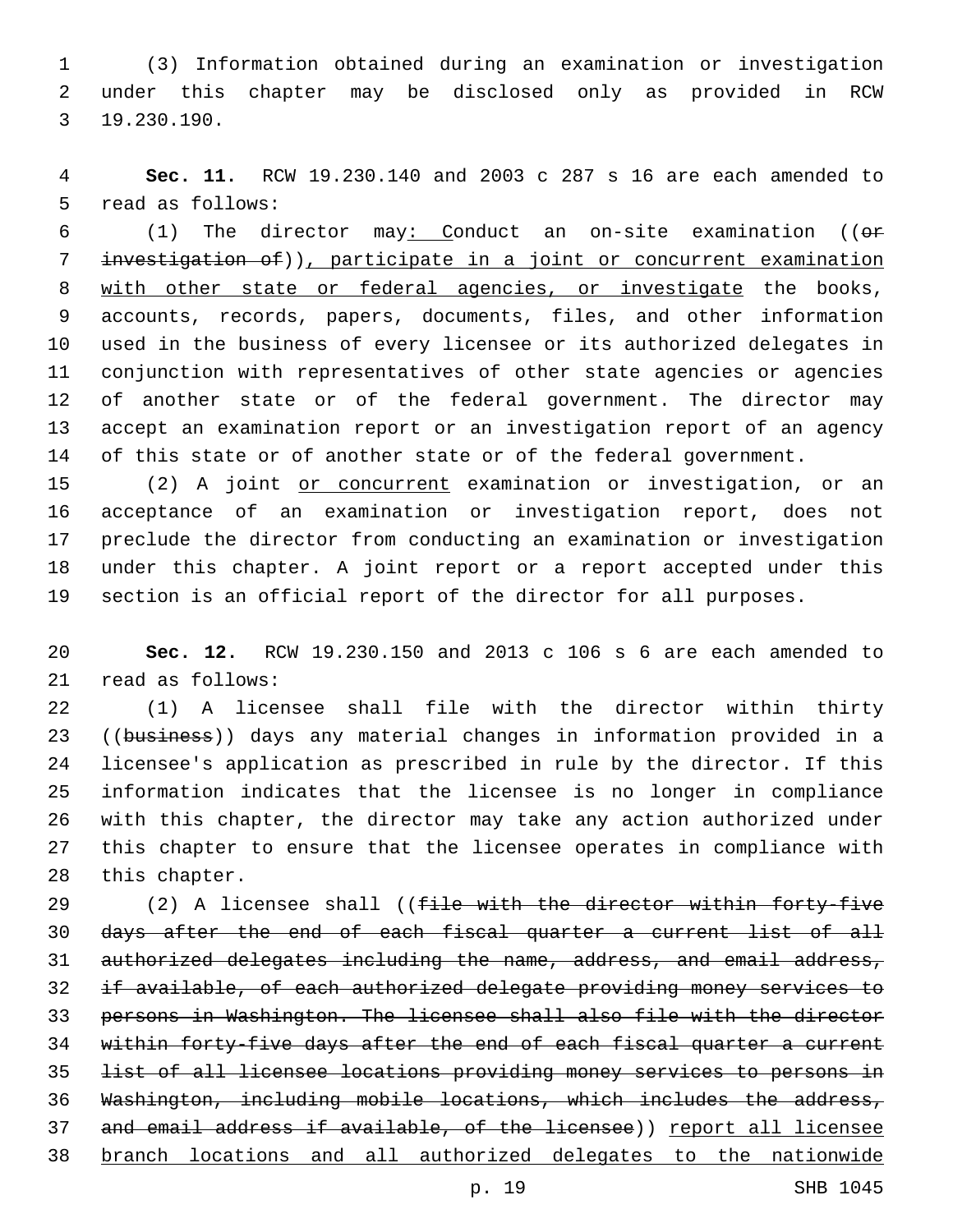licensing system within thirty days of the contractual agreement with the licensee to provide money services in Washington. Accurate records must be maintained within the licensing system as prescribed 4 in rule.

 (3) A licensee shall file a report with the director within one business day after the licensee has reason to know of the occurrence 7 of any of the following events:

 (a) The filing of a petition by or against the licensee, or any authorized delegate of the licensee, under the United States Bankruptcy Code (11 U.S.C. Sec. 101-110) for bankruptcy or 11 reorganization;

 (b) The filing of a petition by or against the licensee, or any authorized delegate of the licensee, for receivership, the commencement of any other judicial or administrative proceeding for its dissolution or reorganization, or the making of a general 16 assignment for the benefit of its creditors;

 (c) The commencement of a proceeding to revoke, suspend, restrict, or condition its license, or otherwise discipline or sanction the licensee, in a state or country in which the licensee 20 engages in business or is licensed;

 (d) The cancellation or other impairment of the licensee's bond 22 ((or other security));

 (e) A charge or conviction of the licensee or of an executive officer, responsible individual, board director of the licensee, or person in control of the licensee, for a felony; or

 (f) A charge or conviction of an authorized delegate for a 27 felony.

 **Sec. 13.** RCW 19.230.152 and 2014 c 36 s 4 are each amended to read as follows:29

30 Each licensee ((<del>on a nationwide licensing system</del>)) shall submit 31 reports of condition through a nationwide licensing system which must be in the form and must contain the information as the director may 33 require.

 **Sec. 14.** RCW 19.230.180 and 2010 c 73 s 8 are each amended to read as follows:35

 Every licensee and its authorized delegates shall file all reports required by federal currency reporting, recordkeeping, and suspicious transaction reporting requirements with the appropriate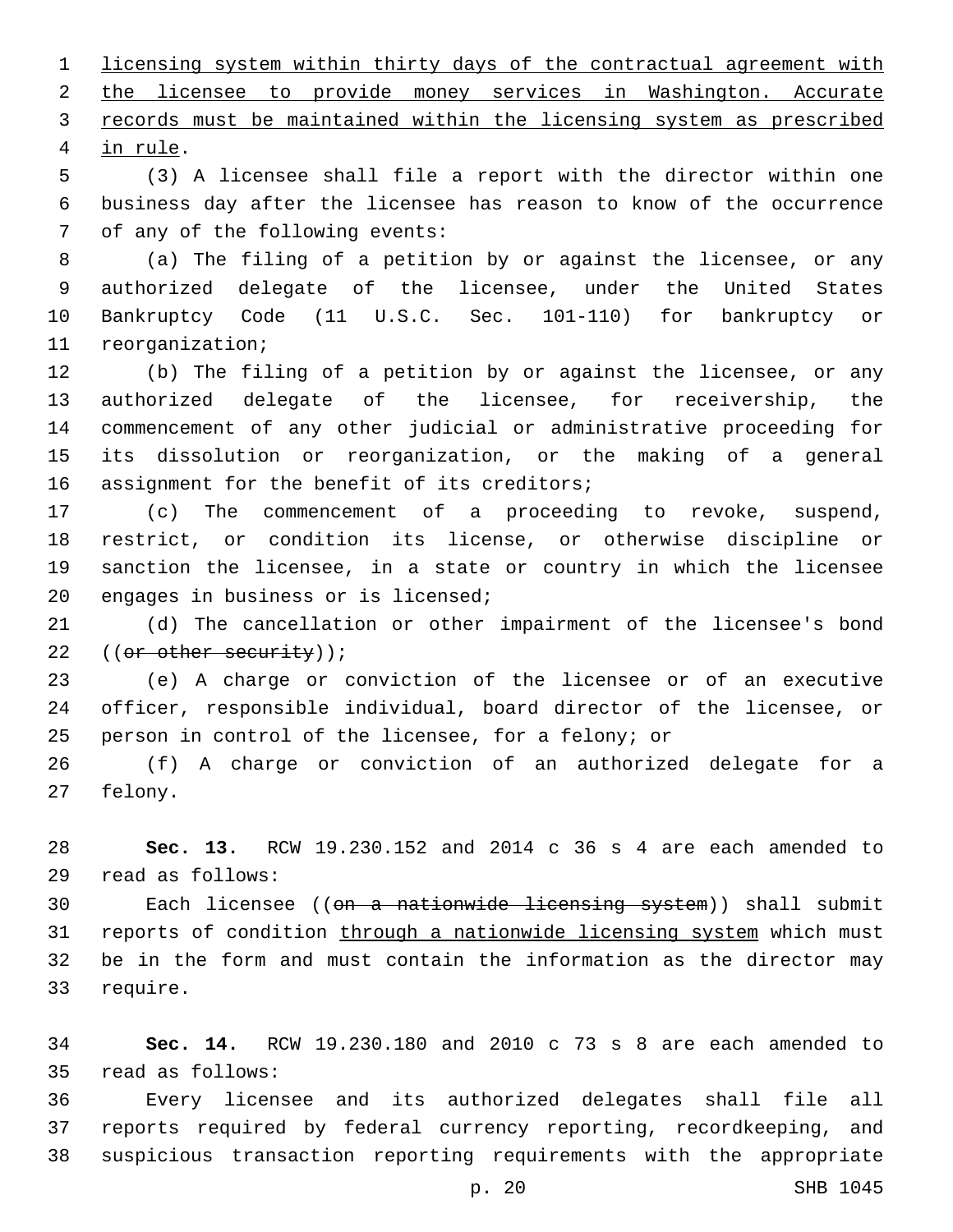1 federal agency as set forth in 31 U.S.C. Sec. 5311, 31 C.F.R. ((See. 103 (2000))) Part 1022, and other federal and state laws pertaining to money laundering. Every licensee and its authorized delegates shall maintain copies of these reports in its records in compliance 5 with RCW 19.230.170.

 **Sec. 15.** RCW 19.230.190 and 2005 c 274 s 237 are each amended to 7 read as follows:

 (1) Except as otherwise provided in subsection (2) of this section, all information or reports obtained by the director from an applicant, licensee, or authorized delegate and all information contained in, or related to, examination, investigation, operating, or condition reports prepared by, on behalf of, or for the use of the director, or financial statements, balance sheets, or authorized delegate information, are confidential and are not subject to 15 disclosure under chapter 42.56 RCW.

 (2) The director may disclose information not otherwise subject to disclosure under subsection (1) of this section to representatives of state or federal agencies who agree in writing to maintain the confidentiality of the information; or if the director finds that the release is reasonably necessary for the protection of the public and 21 in the interests of justice.

 (3) This section does not prohibit the director from disclosing 23 to the public a list of persons licensed or reported with the 24 department as authorized delegates under this chapter or the aggregated financial data concerning those licensees.

 **Sec. 16.** RCW 19.230.200 and 2013 c 106 s 7 are each amended to 27 read as follows:

28 (1)(a) A money transmitter licensee ((shall)) must maintain, at all times, permissible investments that have a market value computed in accordance with generally accepted accounting principles of not 31 less than the amount of the licensee's average ((outstanding money)) daily transmission liability. Average daily transmission liability means the sum of the daily amounts of a licensee's outstanding money 34 transmissions, as computed each day of the month divided by the number of days in the month.

 (b) ((For the purposes of this section, average outstanding money transmission liability means the sum of the daily amounts of a licensee's outstanding money transmissions, as computed each day of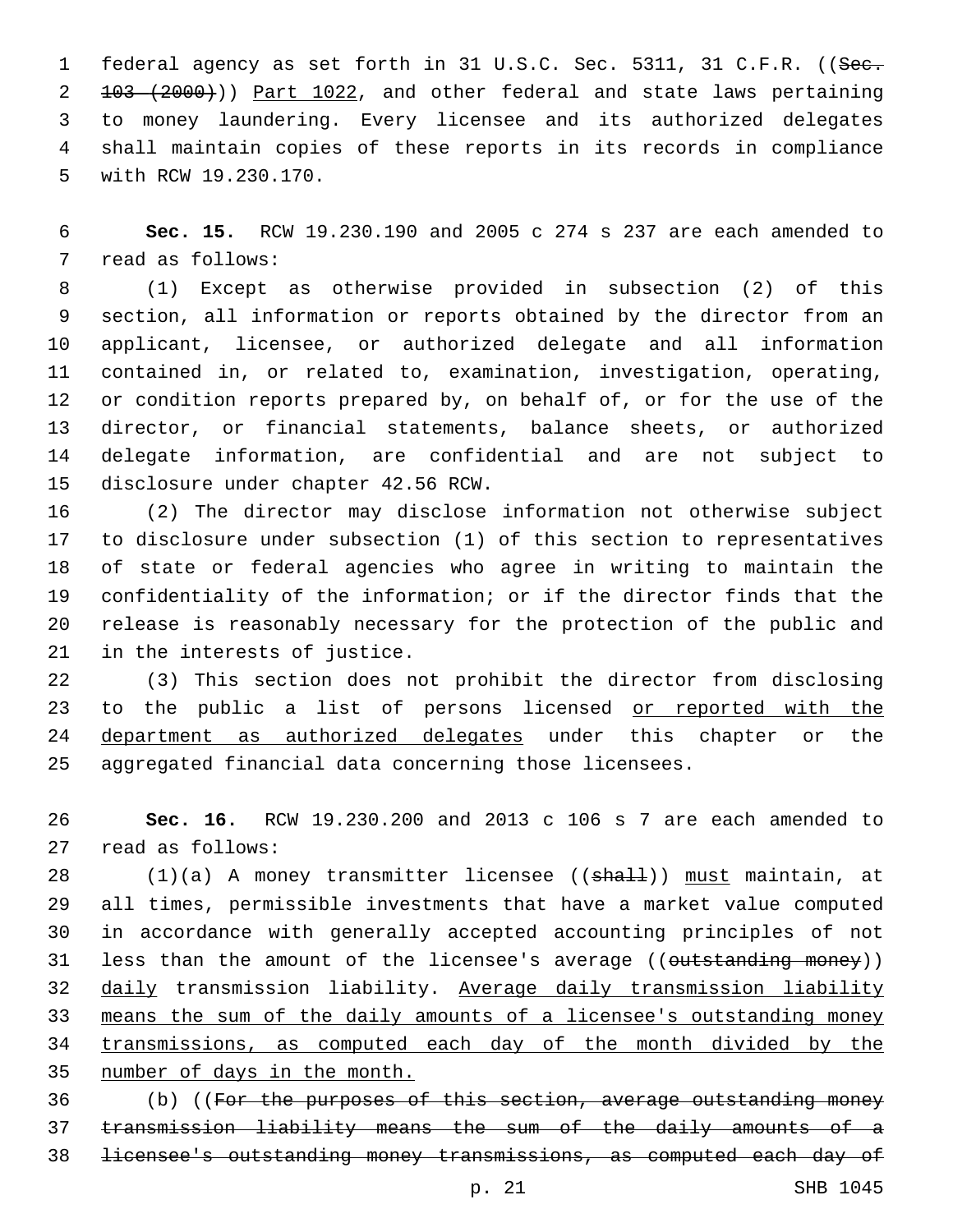the month divided by the number of days in the month)) A licensee transmitting virtual currencies must hold like-kind virtual currencies of the same volume as that held by the licensee but which is obligated to consumers in lieu of the permissible investments required in (a) of this subsection.

 (c) A licensee transmitting both money and virtual currency must maintain applicable levels and types of permissible investments as 8 described in (a) and (b) of this subsection.

 (2) The director, with respect to any money transmitter licensee, may limit the extent to which a type of investment within a class of permissible investments may be considered a permissible investment, except for money, time deposits, savings deposits, demand deposits, and certificates of deposit issued by a federally insured financial institution. The director may prescribe in rule, or by order allow, other types of investments that the director determines to have a safety substantially equivalent to other permissible investments.

 **Sec. 17.** RCW 19.230.210 and 2010 c 73 s 10 are each amended to 18 read as follows:

 (1) Except to the extent otherwise limited by the director under RCW 19.230.200, the following investments are permissible for a money 21 transmitter licensee under RCW 19.230.200:

22 (a) Cash((<del>, time</del>)) on hand. Time deposits, savings deposits, 23 demand deposits,  $((a))$  certificates of deposit, or senior debt obligations of an insured depositary institution as defined in section 3 of the federal Deposit Insurance Act (12 U.S.C. Sec. 1813) or as defined under the federal Credit Union Act (12 U.S.C. Sec.  $27 1781$ ;

 (b) Banker's acceptance or bill of exchange that is eligible for purchase upon endorsement by a member bank of the federal reserve system and is eligible for purchase by a federal reserve bank;

 (c) An investment bearing a rating of one of the three highest grades as defined by a nationally recognized organization that rates 33 securities;

 (d) An investment security that is an obligation of the United 35 States or a department, agency, or instrumentality thereof; an investment in an obligation that is guaranteed fully as to principal and interest by the United States; or an investment in an obligation of a state or a governmental subdivision, agency, or instrumentality 39 thereof;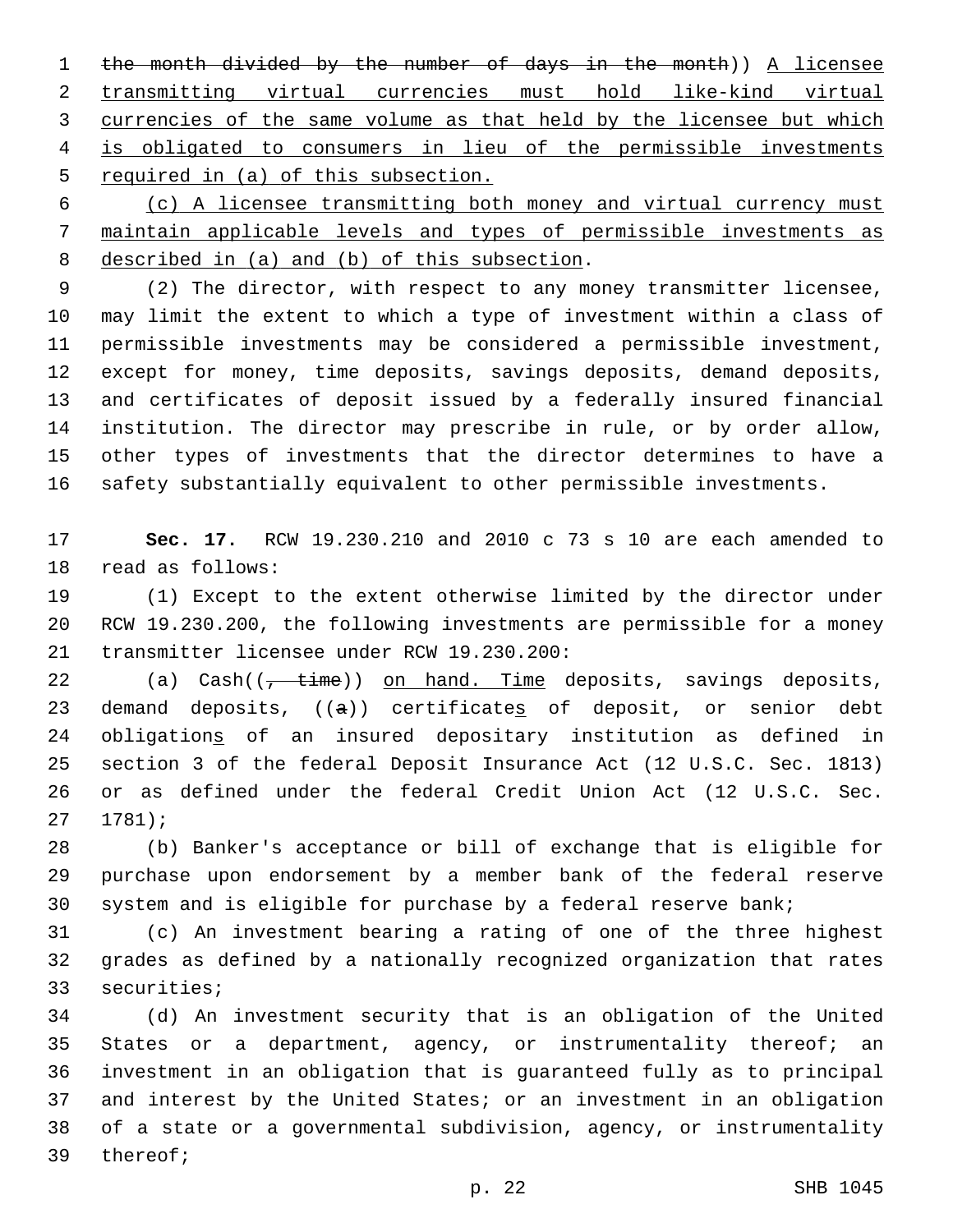(e) Receivables that are payable to a licensee from its authorized delegates, in the ordinary course of business, pursuant to contracts which are not past due or doubtful of collection, if the aggregate amount of receivables under this subsection (1)(e) does not exceed thirty percent of the total permissible investments of a licensee and the licensee does not hold, at one time, receivables under this subsection (1)(e) in any one person aggregating more than ten percent of the licensee's total permissible investments; and

 (f) A share or a certificate issued by an open-end management investment company that is registered with the United States securities and exchange commission under the Investment Companies Act of 1940 (15 U.S.C. Sec. 80(a)(1) through (64), and whose portfolio is restricted by the management company's investment policy to investments specified in (a) through (d) of this subsection.

 (2) The following investments are permissible under RCW 19.230.200, but only to the extent specified as follows:

 (a) An interest-bearing bill, note, bond, or debenture of a person whose equity shares are traded on a national securities exchange or on a national over-the-counter market, if the aggregate of investments under this subsection (2)(a) does not exceed twenty percent of the total permissible investments of a licensee and the licensee does not, at one time, hold investments under this subsection (2)(a) in any one person aggregating more than ten percent 24 of the licensee's total permissible investments;

 (b) A share of a person traded on a national securities exchange or a national over-the-counter market or a share or a certificate issued by an open-end management investment company that is registered with the United States securities and exchange commission under the Investment Companies Act of 1940 (15 U.S.C. Sec. 80(a)(1) through (64), and whose portfolio is restricted by the management company's investment policy to shares of a person traded on a national securities exchange or a national over-the-counter market, if the aggregate of investments under this subsection (2)(b) does not exceed twenty percent of the total permissible investments of a licensee and the licensee does not, at one time, hold investments under this subsection (2)(b) in any one person aggregating more than ten percent of the licensee's total permissible investments;

 (c) A demand-borrowing agreement made to a corporation or a subsidiary of a corporation whose securities are traded on a national securities exchange, if the aggregate of the amount of principal and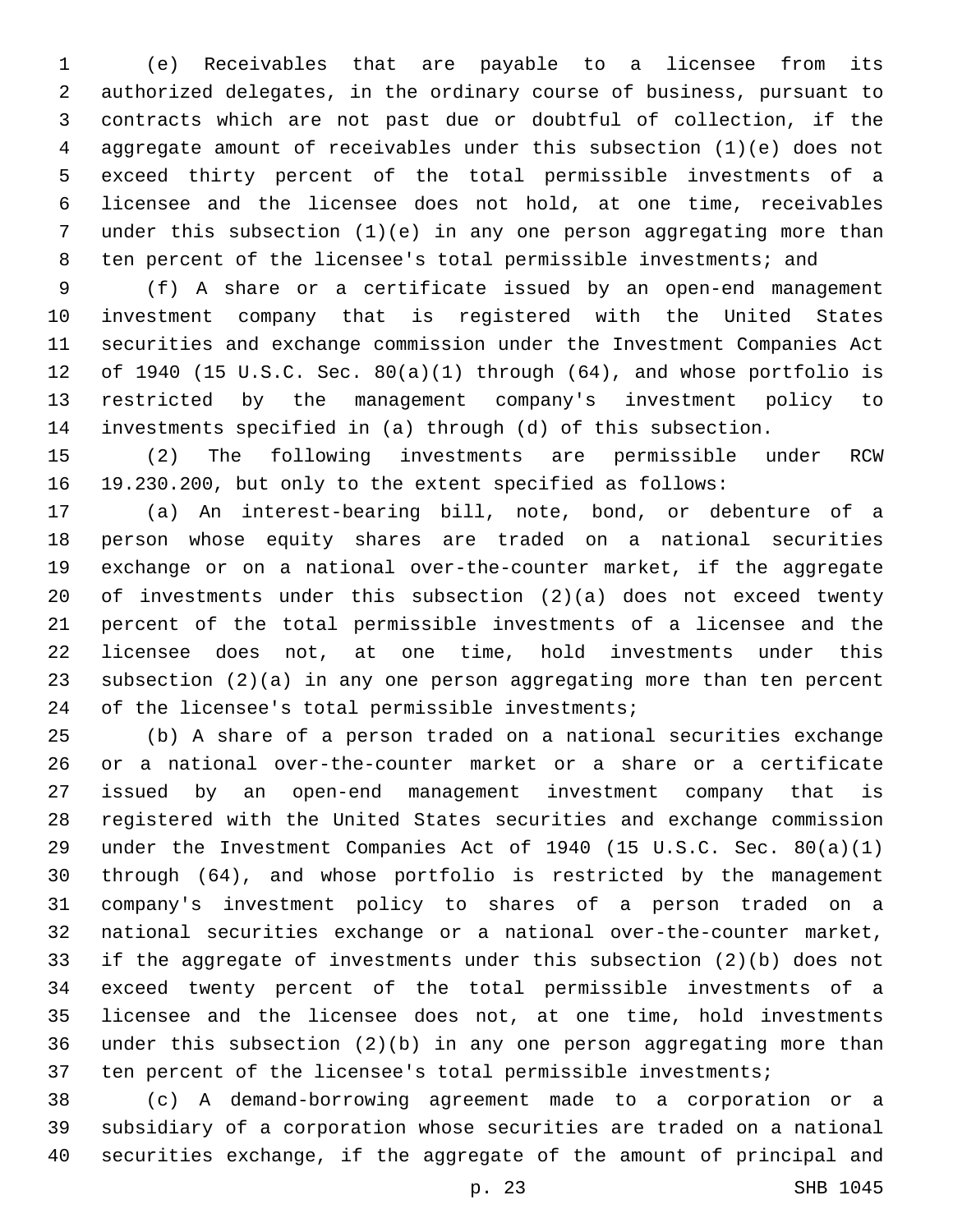interest outstanding under demand-borrowing agreements under this subsection (2)(c) does not exceed twenty percent of the total permissible investments of a licensee and the licensee does not, at one time, hold principal and interest outstanding under demand- borrowing agreements under this subsection (2)(c) with any one person aggregating more than ten percent of the licensee's total permissible 7 investments; and

 (d) Any other investment the director designates, to the extent 9 specified in rule by the director.

 (3) The aggregate of investments under subsection (2) of this section may not exceed fifty percent of the total permissible 12 investments of a licensee.

 (4) A licensee may not use any portion of a restricted asset as a permissible investment. Restricted assets include, but are not limited to, surety bonds or any other assets pledged to other persons or entities. The director may establish by rule other restricted 17 assets.

 **Sec. 18.** RCW 19.230.250 and 2003 c 287 s 27 are each amended to 19 read as follows:

 (1) If the director has reason to believe that a person has violated or is violating RCW 19.230.030 or 19.230.080, the director or the director's designee may conduct an examination or investigation as authorized under RCW 19.230.130.23

 (2) If as a result of such investigation or examination, the director finds that a person has violated RCW 19.230.030 or 19.230.080, the director may issue a temporary cease and desist order 27 as authorized under RCW 19.230.260.

 (3) If as a result of such an investigation or examination, the director finds that a person has violated RCW 19.230.030 or 19.230.080, the director may issue an order to prohibit the person from continuing to engage in providing money services, to compel the person to pay restitution to damaged parties, to impose civil money penalties on the person, which may include the costs and expenses to investigate and prosecute violations of this chapter, and to prohibit from participation in the affairs of any licensee or authorized delegate, or both, any executive officer, person in control, or 37 employee of the person.

 (4) The director may petition the superior court for the issuance of a temporary restraining order under the rules of civil procedure.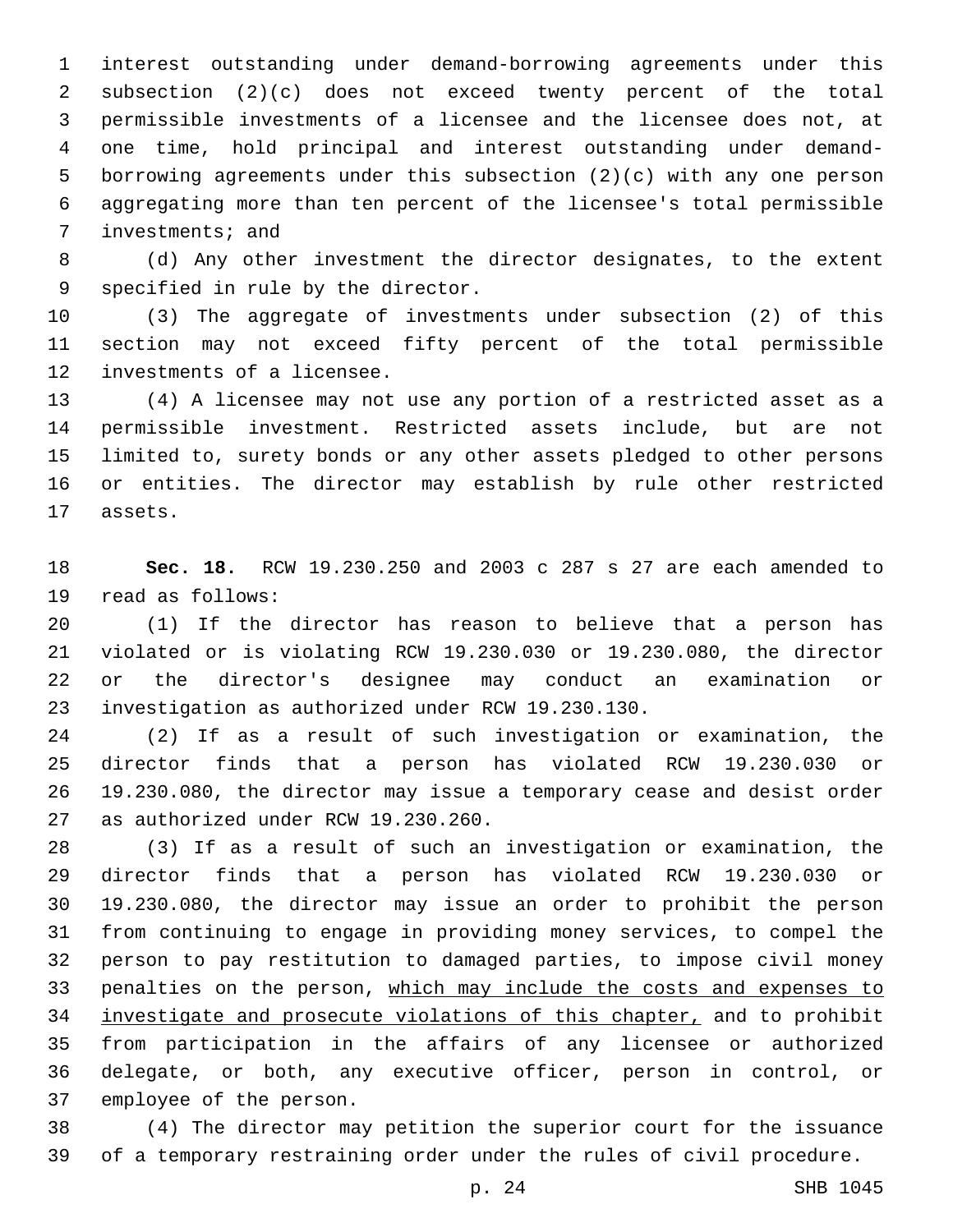**Sec. 19.** RCW 19.230.290 and 2003 c 287 s 31 are each amended to 2 read as follows:

 The director may assess a civil penalty against a licensee, responsible individual, authorized delegate, or other person that violates this chapter or a rule adopted or an order issued under this chapter in an amount not to exceed one hundred dollars per violation per day for each day the violation is outstanding, plus this state's costs and expenses for the investigation and prosecution of the 9 matter, including reasonable attorneys' fees.

 **Sec. 20.** RCW 19.230.320 and 2010 c 73 s 11 are each amended to read as follows:11

 (1) The director shall establish fees by rule sufficient to cover the costs of administering this chapter. The director may establish different fees for each type of license authorized under this 15 chapter. These fees may include:

 (a) An annual assessment specified in rule by the director paid 17 by each licensee on or before the annual assessment due date;

 (b) A late fee for late payment of the annual assessment as 19 specified in rule by the director;

 (c) An hourly investigation fee to cover the costs of any investigation of the books and records of a licensee or other person 22 subject to this chapter;

 (d) A nonrefundable application fee to cover the costs of processing license applications made to the director under this 25 chapter;

 (e) An initial license fee to cover the period from the date of licensure to the end of the calendar year in which the license is 28 initially granted; and

 (f) A transaction fee or set of transaction fees to cover the administrative costs associated with processing changes in control, changes of address, and other administrative changes as specified in 32 rule by the director.

 (2) The director shall ensure that when an examination or investigation, or any part of the examination or investigation, of any licensee applicant or person subject to licensing under this chapter, requires travel and services outside this state by the director or designee, the licensee applicant or person subject to licensing under this chapter that is the subject of the examination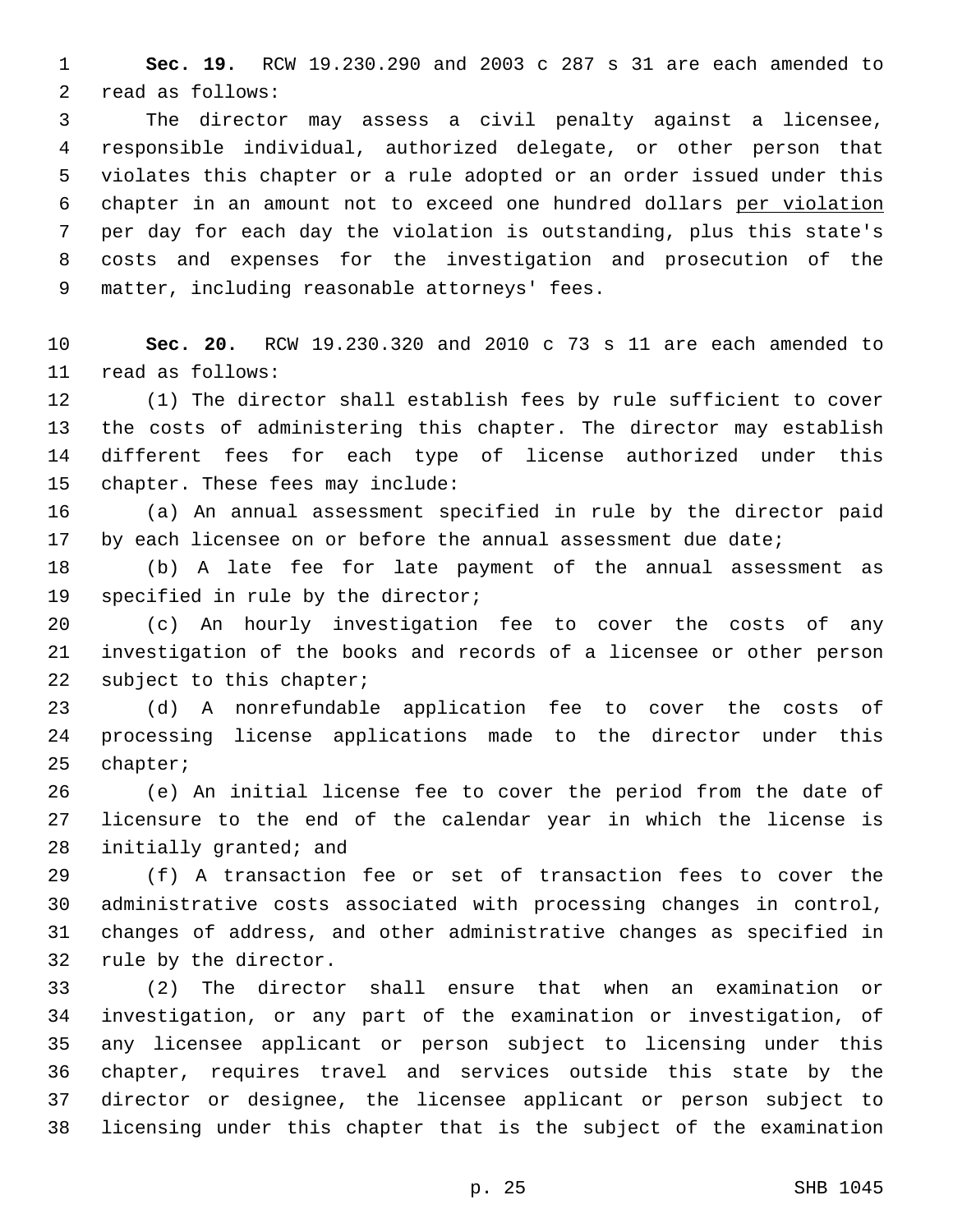or investigation shall pay the actual travel expenses incurred by the director or designee conducting the examination or investigation.

 (3) All moneys, fees, and penalties collected under this chapter shall be deposited into the financial services regulation account.

 (4) The director or designee may waive all or a portion of the fees and assessments under this chapter.

 NEW SECTION. **Sec. 21.** A new section is added to chapter 19.230 8 RCW to read as follows:

 (1) Virtual currency licensees must provide to any person seeking to use the licensee's products or services the disclosures required 11 by subsection (2) of this section.

 (2) As applicable, virtual currency licensees must make the 13 following disclosures:

 (a) A schedule of all fees and charges the licensee may assess on a transaction, how the fees and charges will be calculated if not set in advance and disclosed, and the timing of the fees and charges.

 (b) Whether the product or service provided is insured or guaranteed by an agency of the United States, such as the federal deposit insurance corporation or the securities investor protection corporation or by private insurance against theft or loss, including 21 cybertheft or theft by other means.

 (c) A notice that the transfer of virtual currency or digital units is irrevocable and any exception to the irrevocability of 24 transfer.

 (d) A notice describing the licensee's liability for unauthorized, mistaken, or accidental transfers and, describing the user's responsibility for providing notice of such mistake to the licensee and of general error-resolution rights applicable to any 29 transaction.

 (3) Licensees must provide any additional disclosures the 31 director may require as set forth in rule.

 (4) Disclosures required by this section must be made separately from any other information provided by the licensee and in a clear 34 and conspicuous manner.

 **Sec. 22.** RCW 19.230.330 and 2014 c 206 s 1 are each amended to read as follows:36

 (1)(a) Every money transmitter licensee and its authorized delegates shall transmit the monetary equivalent of all money or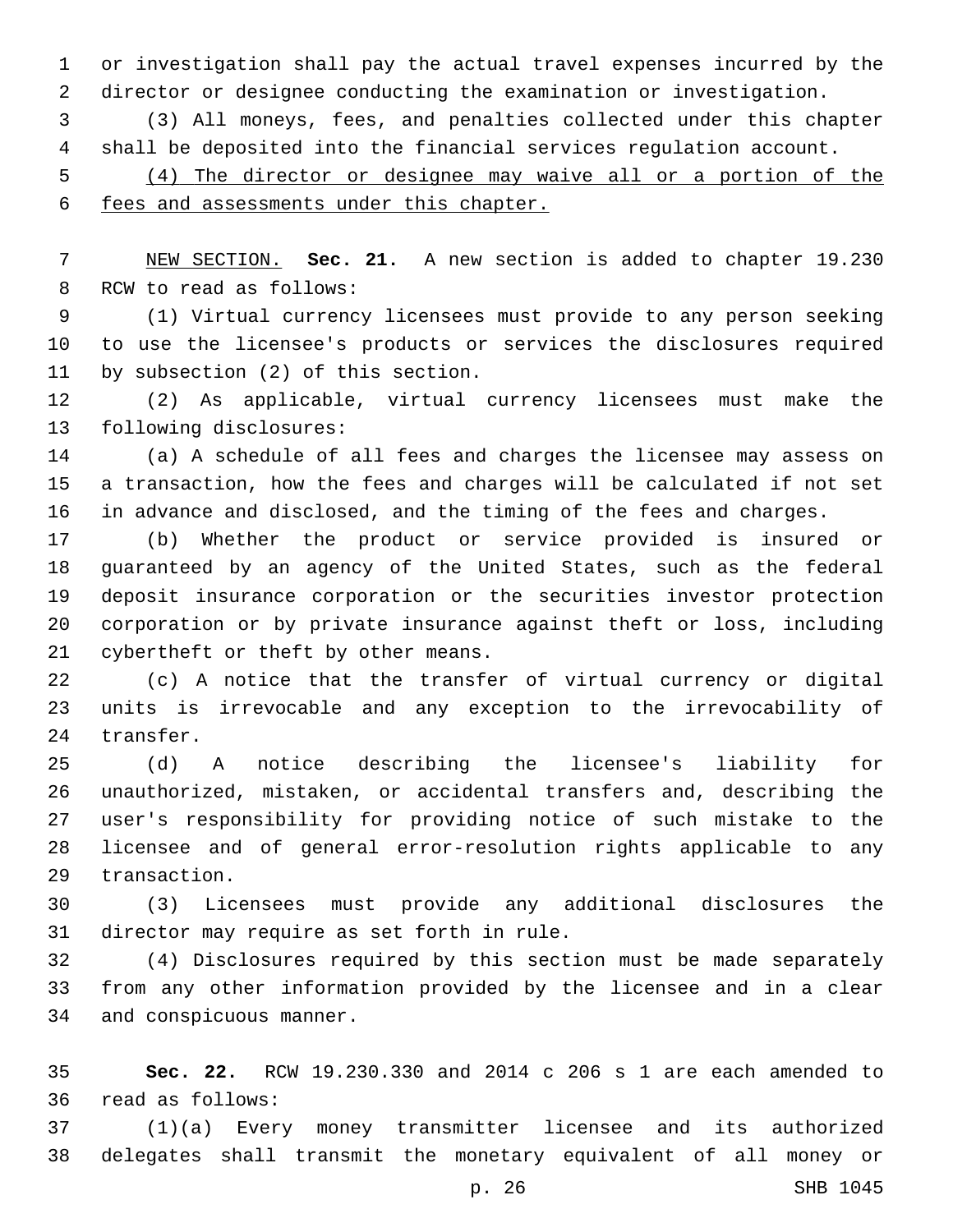equivalent value received from a customer for transmission, net of any fees, or issue instructions committing the money or its monetary equivalent, to the person designated by the customer within ten business days after receiving the money or equivalent value, unless otherwise ordered by the customer or when the transmission is for the payment of goods or services or unless the licensee or its authorized delegate has reason to believe that a crime has occurred, is occurring, or may occur as a result of transmitting the money. For purposes of this subsection, money is considered to have been transmitted when it is available to the person designated by the customer and a reasonable effort has been made to inform this designated person that the money is available, whether or not the designated person has taken possession of the money. As used in this subsection, "monetary equivalent," when used in connection with a money transmission in which the customer provides the licensee or its authorized delegate with the money of one government, and the designated recipient is to receive the money of another government, means the amount of money, in the currency of the government that the designated recipient is to receive, as converted at the retail exchange rate offered by the licensee or its authorized delegate to 21 the customer in connection with the transaction.

 (b) A money transmitter licensee that accepts money or its equivalent from consumers purchasing goods or services from third- party merchants and transmits the money or its equivalent to those merchants selling the goods or services to the consumer must:

 (i) Transmit the money or its equivalent to the merchant within the time frame agreed upon in the merchant's agreement with the money 28 transmitter licensee; and

 (ii) Conspicuously disclose to the merchant in the agreement the money transmitter licensee's authority to place a hold or delay in transmittal of consumer money or its equivalent for more than ten business days and the general circumstances under which the merchant 33 may be subject to a hold or delay.

 (2)(a) Every money transmitter licensee and its authorized delegates shall provide a receipt to the customer that clearly states the amount of money presented for transmission and the total of any fees charged by the licensee. If the rate of exchange for a money transmission to be paid in the currency of another country is fixed by the licensee for that transaction at the time the money transmission is initiated, then the receipt provided to the customer

p. 27 SHB 1045